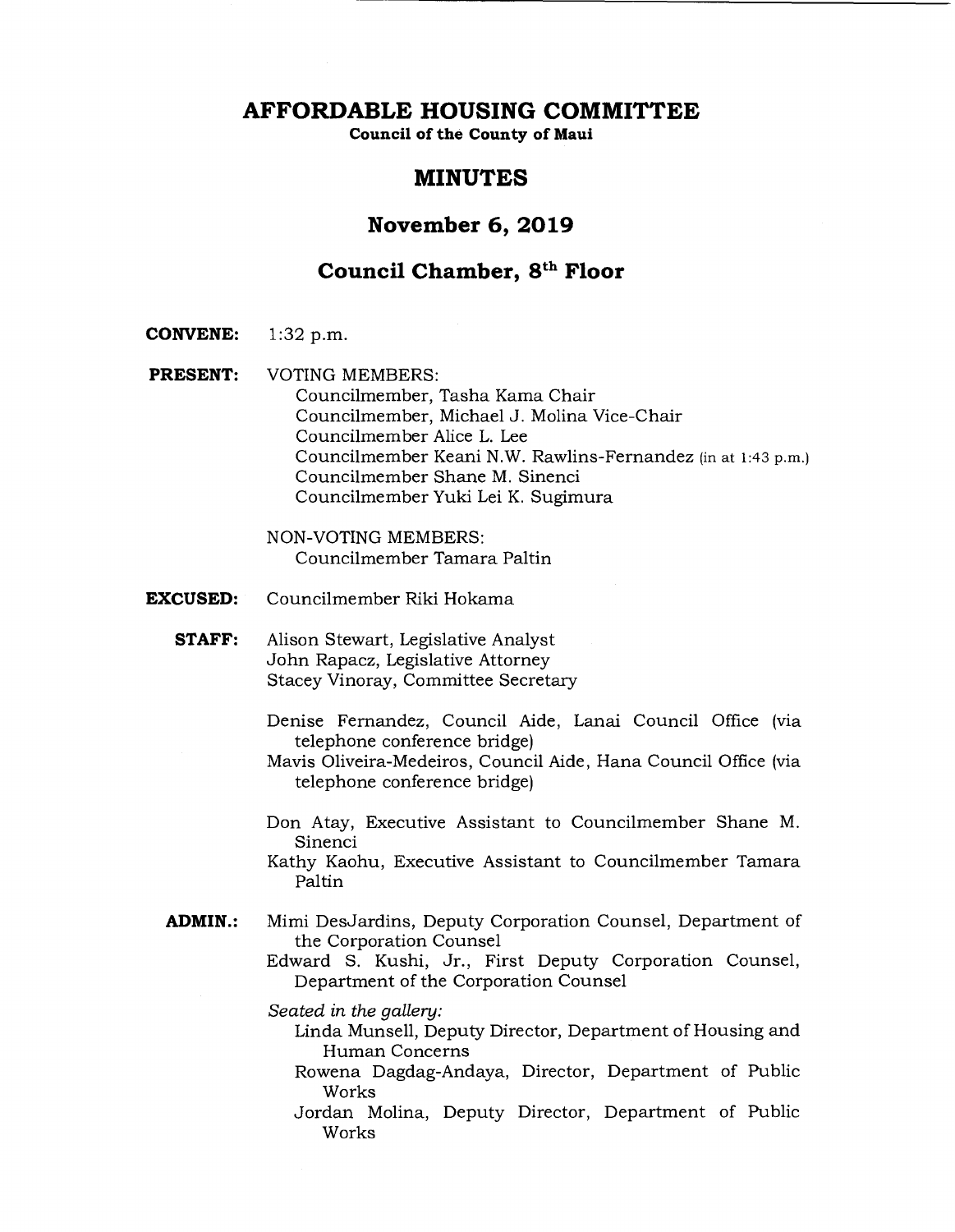**November 6, 2019** 

Jordan Hart, Deputy Director, Department of Planning

**OTHERS:** Clare Apana Stan Franco Adeline Kamaileolihau Kaahui Rodrigues Lori Sablas Kyle Ginoza, Project Manager, Hope Builders, Representative for Lihau'ula, LLC (15) additional attendees

**PRESS:** *Akaku: Maui Community Television, Inc.* 

- CHAIR KAMA: . . *.(gavel). . .* Good afternoon, everyone. The Affordable Housing Committee will now come to order on November 6, 2019 at 1:32 p.m. So, I'd like to ask everyone here to please silence their noise makers. My name is Tasha Kama and I'm the Chair of the Affordable Housing Committee. I'd like to thank my Vice-Chair, Mr. Mike Molina for being here this afternoon. Aloha, Mike.
- VICE-CHAIR MOLINA: Good afternoon, Madam Chair.
- CHAIR KAMA: Also I want to welcome Shane Sinenci. Aloha, Shane.
- COUNCILMEMBER SINENCI: Aloha auinala, Chair.
- CHAIR KAMA: Ae, and Ms. Alice Lee. Aloha, Alice.
- COUNCILMEMBER LEE: Konnichiwa.
- CHAIR KAMA: Konnichiwa. And also Ms. Yuki Lei Sugimura, good afternoon.

COUNCILMEMBER SUGIMURA: Good afternoon.

CHAIR KAMA: And so we also have with us our non-voting Member, Ms. Tamara Paltin. Aloha, Tamara.

COUNCILMEMBER PALTIN: Aloha auinala.

CHAIR KAMA: And we also have who is a non-voting Member, who's not with us, but who is able to if she chooses to, our Chair of our Council, Kelly King. And we also have excused this afternoon, Mr. Riki Hokama, and our Vice-Chair Keani Rawlins-Fernandez will be with us when she gets here. So, all present and accounted for. So, we also have with us from the Department of Housing and Human Concerns in galley, Ms. Linda Munsell, aloha. And from Corp. Counsel to my right, Ms. Mimi Desjardins. Aloha, Mimi.

MS. DESJARDINS: Aloha.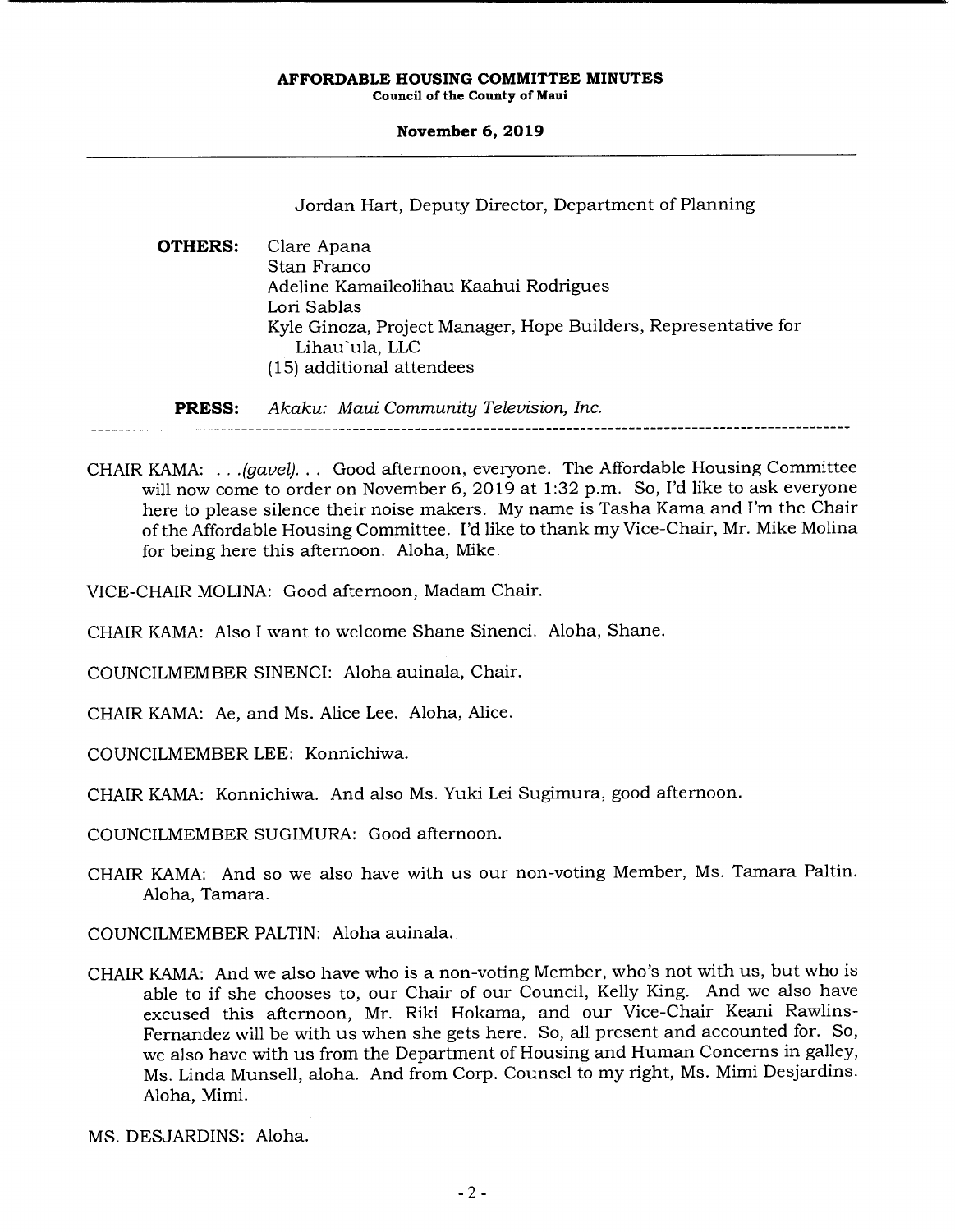**November 6, 2019** 

CHAIR KAMA: And our Committee Staff, Alison Stewart, our Legislative Analyst.

MS. STEWART: Aloha.

CHAIR KAMA: Aloha. And John Rapacz, our Legislative Attorney. Oh, I'm going to be sad, 'cause you're going to be leaving. And also, Stacey Vinoray, our Committee Secretary. Aloha. And also, we have with us this afternoon, and I'm going to ask without objection to name him as our resource for today, Mr. Kyle Ginoza who's the project manager of Hope Builders representing Lihau`ula, LLC. Thank you, Kyle. So, once again, welcome to today's meeting of the Affordable Housing Committee and there's only item on today's agenda, the Presentation on Lihau'ula Project in Olowalu. Pursuant to Rule 7(B) of the Rules of the Council, we will be receiving this afternoon a presentation on this project by the developer. This is an opportunity for us to hear about this proposed project early in the process before it comes to us under the 201H process. There is no action to be taken on this item and so what I want to do today is since this is a new project, I would like to have the presentation from the developer first then take public testimony on this item so that the public can have a better understanding of the proposal before their testimony. And as such, Members, I ask that you would all hold your questions about the presentation till after the close of public testimony. Thank you. So, Mr. Ginoza, would you please tell us about the Lihau'ula project.

## *• .BEGIN PRESENTATION...*

MR. GINOZA: Thank you, Chair Kama. My name is Kyle Ginoza and I'm representing Lihau'ula, LLC this afternoon. Thank you for the opportunity to be in front of you. The purpose of today for us is to give you some early information about our project and to solicit any feedback you may have as we try to develop the application for this project. As you know, you know, we've been trying to help the County address workforce housing, the shortage particularly in West Maui and this project, Lihau'ula, is located in Olowalu in West Maui. And we feel that the project is well situated for building workforce homes. So, this project is being, will be proposed by Lihau'ula LLC who is the landowner and who will be the applicant for the 201H application. This project is located between roughly mile marker 14 where there's the snorkeling and the Olowalu General Store. So, it's in that general vicinity. I'll show a map later on. Access for the project is located off of Luawai Street, which is the first mauka access after the mile marker 14 snorkeling area. Luawai Street is also the access for the current Olowalu Village that is there and for reference, the TMK parcel is 4-8-003:103, with the property area being just under 28 acres. The reason we decided to propose a project at this location is it's located within the County's Urban Growth Boundary. The State and County land uses, sorry, land use designations are Agricultural and the parcel is located outside of the Special Management Area. Sorry, this is a map of the area from, taken from the Maui Island Plan. For reference, the blue shaded area is, designates the Rural Growth Boundary and the red shaded area designates the Urban Growth Boundary. And in orange we have shaded the subject property for the project, which is also located in the Urban Growth Boundary. I pulled this information on this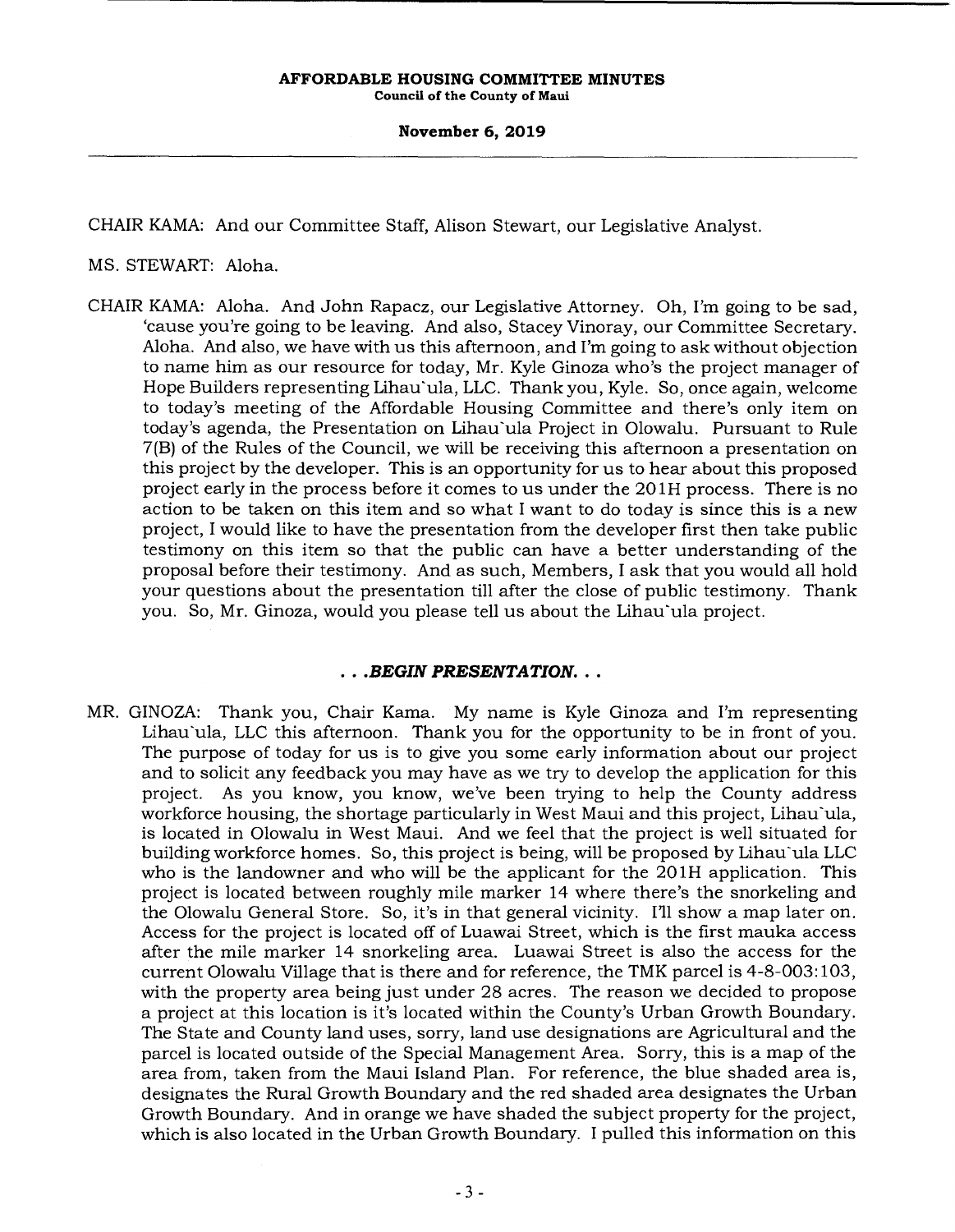#### **November 6, 2019**

slide from the Maui Island Plan to demonstrate the intent of the plan growth area, which is to revitalize and.. .to develop a revitalized and sustainable community in the area. While the Lihau'ula property is no longer owned by the landowners who proposed the Olowalu Town, the Lihau'ula owners would like to follow through with the intent of the plan growth area, to accommodate the shortage of workforce housing in the area. As you can see, for the Lihau'ula project it would be less than .5 dwelling units per acre, whereas for the Maui Island Plan, they anticipated 8 to 12 dwelling units per acre, so less density. As I previously described the subject property is located between that popular snorkeling area at mile marker 14 and the Olowalu General Store. The access is from Luawai Street where you can see partially bifurcates the property shown in yellow, labeled subject property. On the northern end of the parcel, there exists a baseyard to support agricultural and water system uses in the area and that baseyard would be located, relocated when this project is developed. And again, for reference, the subject property in yellow is roughly 28 acres. This is a map that shows the parcels that comprise the Olowalu area. As you can see, the area is comprised of over 40 separate parcels, one of which is shown in orange, which is the subject property. This map also shows in gray, those gray shaded areas known archaeological and other features in the area. As you can see, there are no known archaeological features in the vicinity of the subject property in orange. Aside from the agricultural baseyard that I mentioned previously at the north end of the property, the subject property is vacant and unused. The property has opiuma trees and buffelgrass throughout. Based on the low elevation and the presence of the opiuma, the view of the shoreline from the subject property is really nonexistent. As you well know, there's a significant demand for workforce housing on the island, particularly in West Maui. There also is not any new sizeable, near-term workforce housing development for West Maui in the pipeline. We have looked for West Maui properties that have the appropriate land use entitle, all the appropriate land use entitlements required for development, and such opportunities have been limited. That's why we're proposing this project. For us, when we looked at entitled vacant property, either they weren't available for purchase or oftentimes the price was too high for us to be able to develop. So, for us it is evident that the housing crisis is getting worse every year and the lack of affordable housing and worker housing, really is forcing people to live in Central and South Maui in large part, which lengthens their commute and exacerbates the traffic congestion problem that we all have experienced in West Maui. For us, the reason why we're pursuing the 201H process is we have previously gone through the conventional entitlement process in the past and have found the process quite cumbersome and lengthy. The entitlement process could take 14 to 15 years for us, in our experience, from inception to when the homes are built and that's why we're hoping to provide homes quicker for the community through the 201H process. After examining the feasibility of the project, we've determined that urban density is required and desired in this area. The proposed project will comprise of workforce homes and market lots to serve a broad range of owners. Since the area's outside of the service areas for many County facilities, the project will contain individual wastewater systems and will rely on the Olowalu Water Company, which is a private PUC regulated water utility for its potable water needs. The way we have it laid out currently for the project is to have 40 each of 10,000 square foot house and lot parcels, all in the affordable range and which follow the 201H and Maui County Code 2.96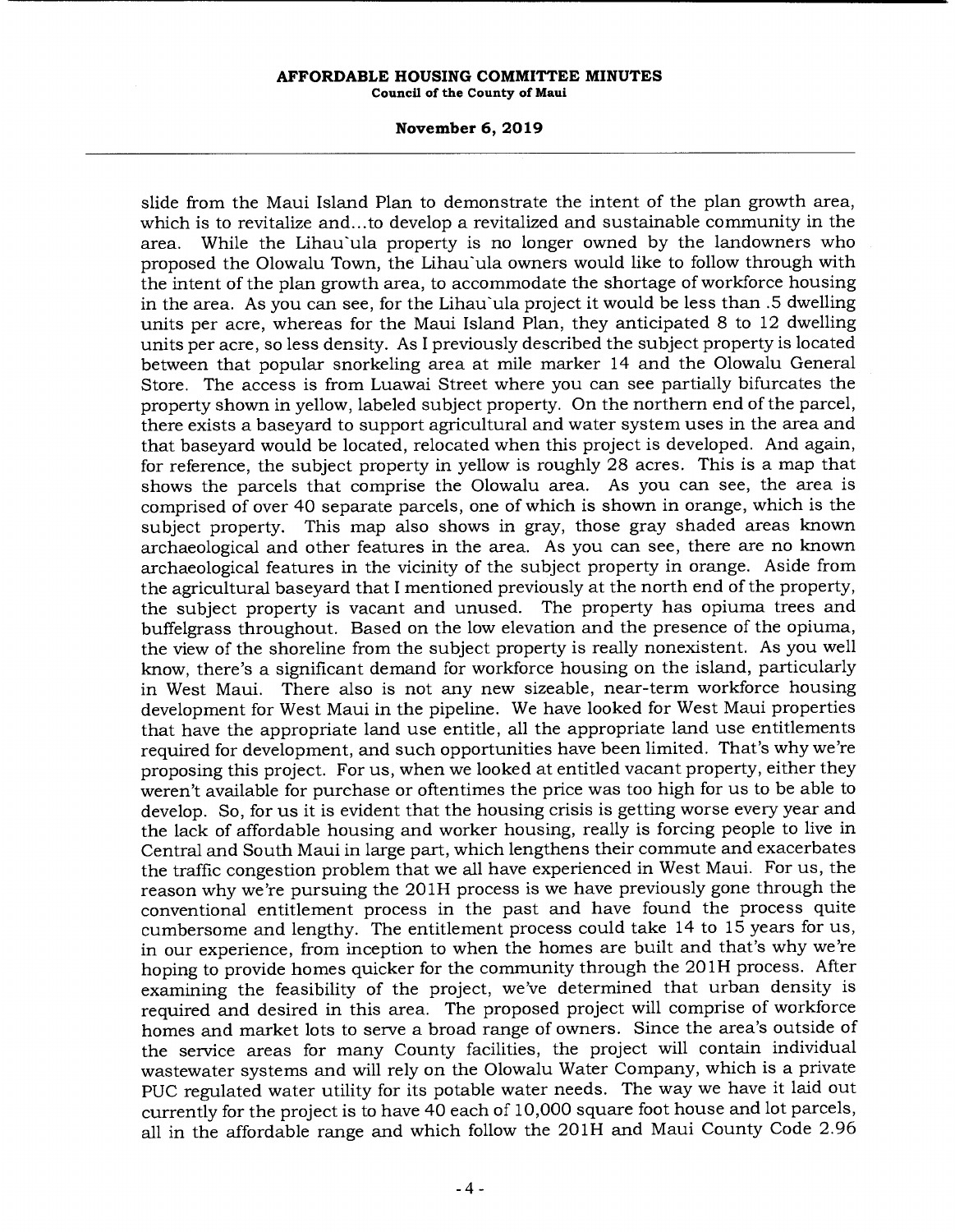#### **November 6, 2019**

requirements. The project would also have 9 each, 10,000 square foot market lot only as well as ten each, one acre market lots. The hope is that all of these lots would be purchased by Maui residents and well make every effort to do so. There will also be a neighborhood park and a private paved interior roadway loop. We are not proposing ohana dwellings, but State Department of Health approval would be required for ohanas. Here is the conceptual site plan that we created. The lots to the top of the site plan and to the left, labeled a "number, dash, a" are the one-acre lots and you can see the interior private roadway loop that serves the 49 ten-acre lots, oh sorry, 10,000 square foot lots. And as you can see, Honoapiilani is on the bottom of the page, makai, and access is from the right off of Luawai Street. We have developed three-bedroom, two bath and four bedroom, two bath house configurations as shown here. And there are two different configurations for each of the three bedroom and four-bedroom. Based on the 2019 affordable housing price guidelines at a 5 percent interest rate, these are the maximum sales prices of affordable homes or workforce homes, which will be in the 80 to a 100 area median income group, 50 percent in the.. .sorry, per Maui County Code Chapter 2.96, there be affordable homes in the three different area median income groups, the lowest being 80 to a 100 percent AMI, which would be 30 percent of the homes, 50 percent in the 100 to a 120 percent of AMI group, and 20 percent being within the 120 to 140 percent AMI group. As you can see in this scenario, the majority of the homes would be under \$600,000. For the market lots, the prices that we're anticipating will range from 250 to \$500,000. We are currently in our community outreach phase of the project to solicit input as we form the project. We anticipating continuing this process for the next one to two months and anticipate submitting a 201H application to the County in January of next year. So, again, the purpose of our visit here today is to try to help inform you of a brief description of the project as well as to try to get, garner early feedback and just some direction from you on what you would like to see in our project. So, thank you, Chair Kama and Members, for allowing us this opportunity and I'm here to answer questions and take any feedback you may have. Thank you.

## *• .END PRESENTATION...*

- CHAIR KAMA: Thank you. Oh, I'd like to just welcome our Vice-Chair, Keani Rawlins-Fernandez. Aloha, thank you for joining us.
- COUNCILMEMBER RAWLINS-FERNANDEZ: Aloha auinala, Chair.
- CHAIR KAMA: Thank you. So, at this time I'd like to call a brief recess, don't go anywhere, so that our Staff can bring up the phones, we can get a hold of our neighbor island *offices.* . . *.(gavel)...*

#### **RECESS: 1:49 p.m.**

#### **RECONVENE: 1:50 p.m.**

CHAIR KAMA: . . *.(gavel)......*of November 6 will now reconvene at 1:50 p.m.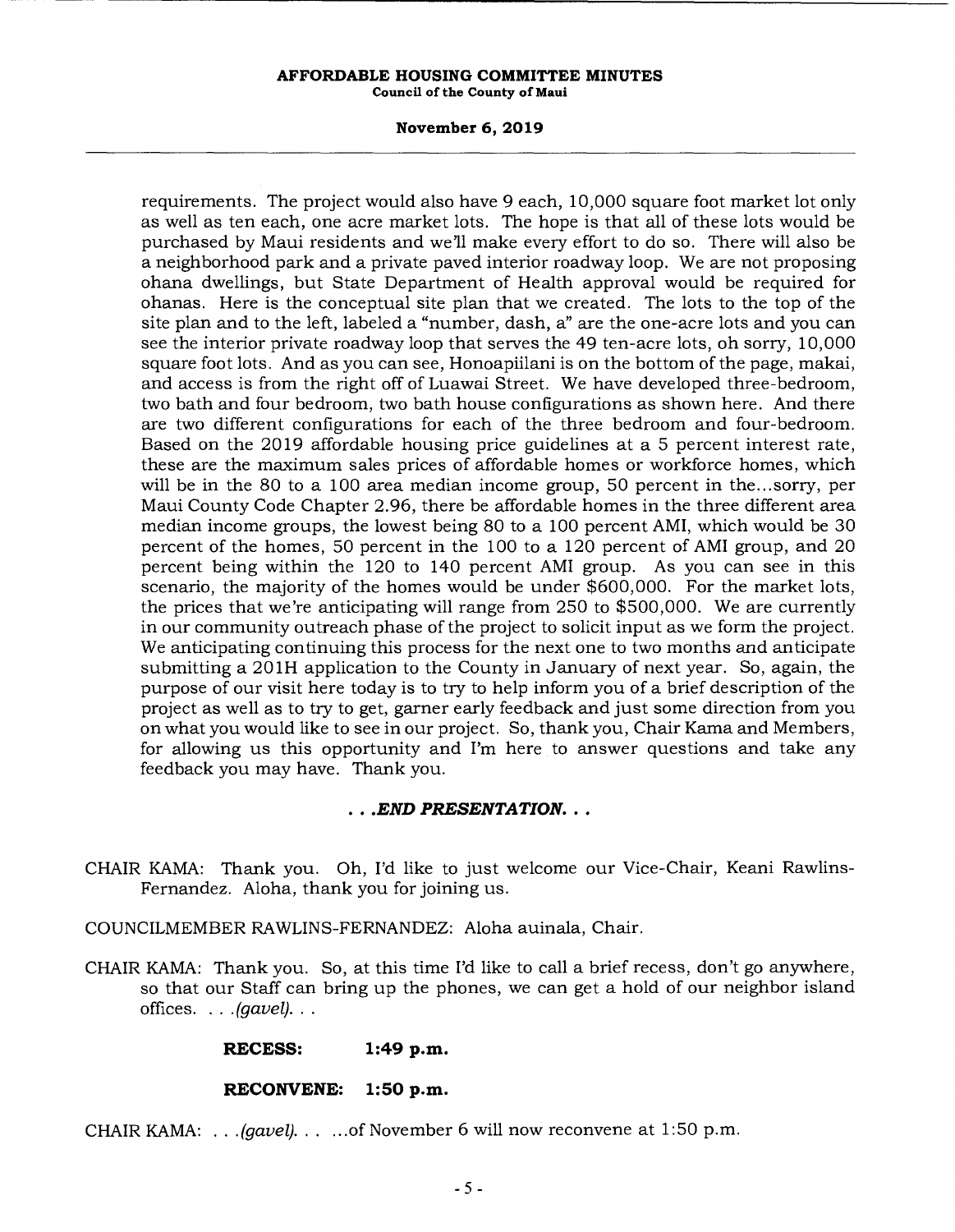**Council of the County of Maui** 

#### **November 6, 2019**

## *• .BEGIN PUBLIC TESTIMONY...*

- CHAIR KAMA: And we'd like to go to the neighbor islands and ask if they have any testifiers there, so, why don't we go to the island of.. .let's go to Hana. Hi, Mavis? Oh, we don't.. .what? You want to go to Hana, yeah let's go to Hana. So, Mavis, are you there?
- MS. OLIVEIRA-MEDEIROS: Aloha.
- CHAIR KAMA: Aloha.
- MS. OLIVEIRA-MEDEIROS: This is Mavis from the Hana Office and there is nobody here waiting to testify.
- CHAIR KAMA: Thank you. So, now let's go.. .oh, and the Molokai Office is closed today. So, we're going to go to the Lanai District Office and we're going to talk to Denise Fernandez. Denise, aloha.
- MS. FERNANDEZ: Aloha, and there are no testifiers at the Lanai Office.
- CHAIR KAMA: Thank you. So, having no testifiers in our neighbor island offices, Miss...

UNIDENTIFIED SPEAKER: Stewart.

- CHAIR KAMA: Do we have any testifiers in the Chambers, Alison?
- MS. STEWART: Yes, Chair, we have one testifier signed up --

CHAIR KAMA: Okay.

MS. STEWART: --and it is Clare Apana testifying on behalf of herself on AH-17(1) *[sic]*.

CHAIR KAMA: Thank you.

MS. APANA: Good afternoon, Members, Chair Kama.

CHAIR KAMA: Aloha.

MS. APANA: Thank you for letting me do testimony. Actually, I was asked by someone as I was leaving this morning's session to come and testify, and I agreed because when we were doing the Ka`apuni in 2015, I happen to walk this section from Kihei to all the way in to Lahaina and as we walked it was pretty hot and the one place we went there was like a cold icy breeze and I went, whoa, where are we and this is exactly where we were, up the mountain. So, I feel that, I will keep following this, I feel that, that was a ho'ailona for me to look into this and as I understand this project may be in a flood zone, a flood zone or a flood drainage area and I'd like you to really vet that because it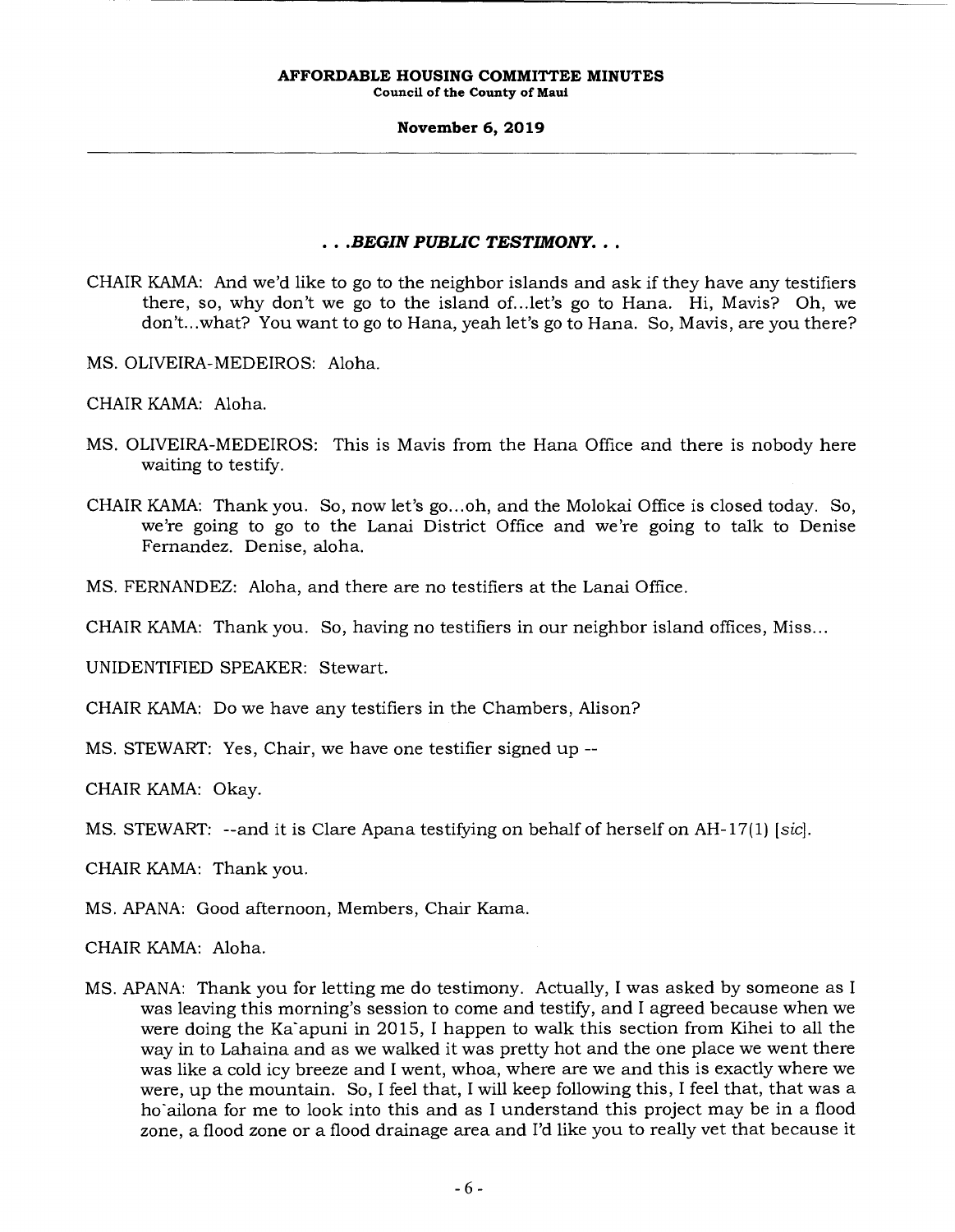**Council of the County of Maui** 

#### **November 6, 2019**

seems like, how come they always put the affordable housing on the junk land, you know. And, so if you could vet that, I would so appreciate that. Second, I know that there was a lot of testimony in months and years in the Land Use Commission, and I think rightly so because this is such a culturally significant area and is still a culturally significant area. I mean, I want to cry when I look up and I see the heiaus all dry, and I see the neighbor next door, get palm trees. That, well how does that happen, how does the cultural preserve get dry. So, I also know that I went to a meeting there where Uncle Les Kuloloio was kind of heading this and it was for people who are family members of this area, allodial title holder, family members, people related by koko to this area, I went as a driver to someone, and there were a lot of people, there were a lot of people representing many families and I'm not sure how the 201H process works with this. I don't know what you can bypass, what you can't, if the Council can make their own conditions as they can on any other land use project, but certainly the cultural aspects, the ownership and the rights of allodial families have to be protected here. They have come forward for many years and as it happens in many places, I witnessed this is Kahoma, they just totally get ignored, I saw that place destroyed even by the cultural things in there destroyed even though they were well documented in the AIS.

CHAIR KAMA: Thank you.

- MS. APANA: I hope that you will make those provisions because it's really important, this would not have failed in the Land Use Commission if it was not important. Thank you very much.
- CHAIR KAMA: Thank you, thank you. Are there any other testifiers, Ms. Stewart?
- MS. STEWART: Yes, we have Stan Franco, who's testifying on behalf of himself.

CHAIR KAMA: Thank you.

- MR. FRANCO: Good afternoon, Chair and Members --
- CHAIR KAMA: Good afternoon.
- MR. FRANCO: --of the Housing Committee. I had no intention of testifying today, I'm not dressed the way I would like to be dressed, but anyway, you have what you have. I think I agree with Kyle, that the housing crisis is getting worse each year. There's no doubt about it, but even the housing demand right now as demonstrated by the County of Maui Housing Department, that most of the housing is needed for people 80 percent and below. We continue to build housing projects at 80 to a 140 percent and it's missing a lot of our people. According to their survey of the 14,000 homes that we've heard over and over again that the State says is needed for this island by 2025, 9,500 of those homes should be for those 80 percent and below. I'm using the figures from the County of Maui. So, we keep missing it, and there was another matter about how many of the homes, most of the homes have been built for people 80 to 140 and market and not for those below, so we really missing meeting the public need and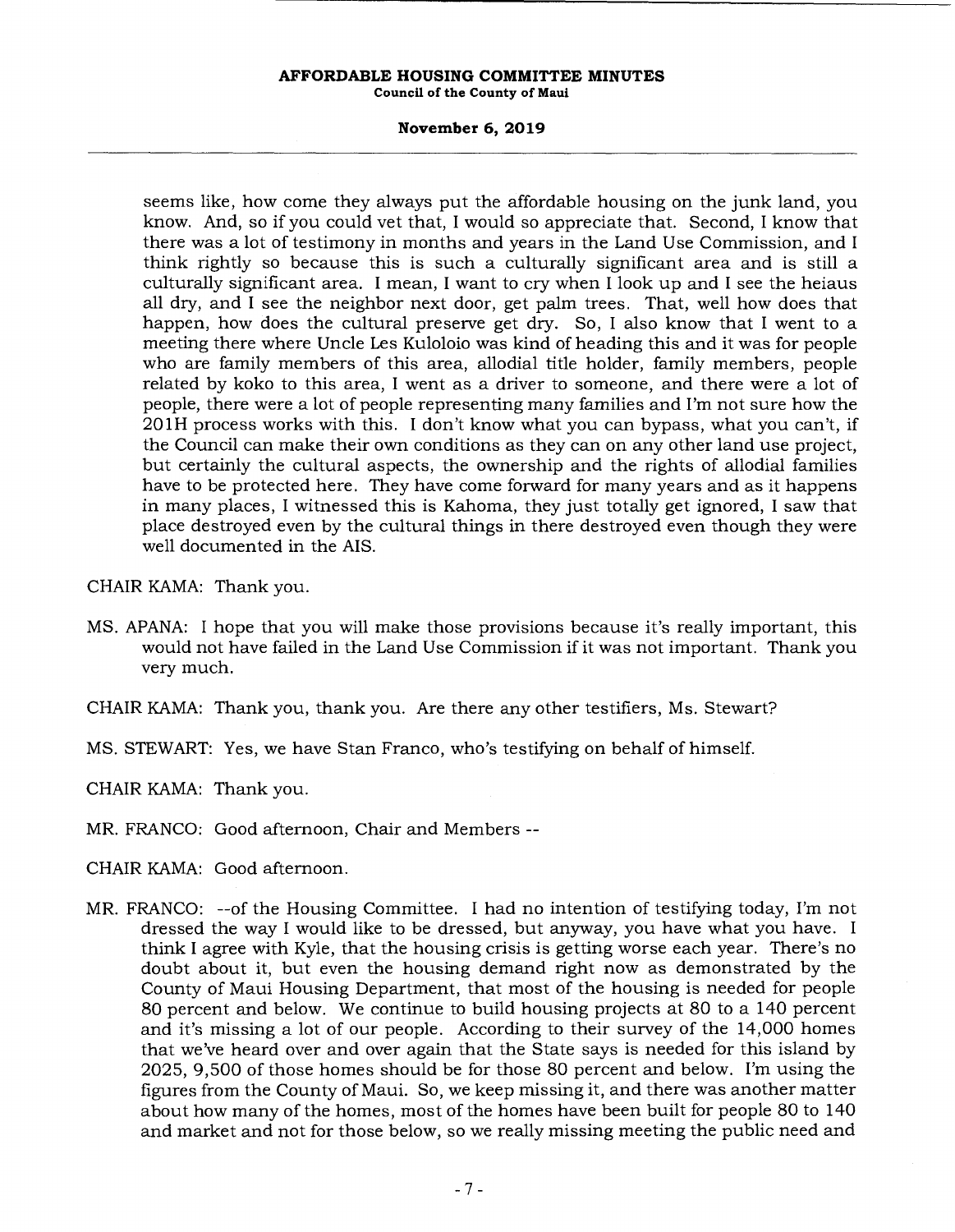**Council of the County of Maui** 

#### **November 6, 2019**

we continue to build these projects. As Kyle mentioned, I was on the Maui Island... the General Plan Advisory Committee when Olowalu Town came and was presented, and why we approved this project for development in that area. There was a promise of 700 affordable homes presented to us, with this development, Olowalu Town, that you know did not make it because the Land Use Commission decided against that project. So, what is being proposed now even though they're saying it's Urban Growth Boundary is quite a different project that was presented to us at the.. .and we decided to approve because again, back in, going back to the housing crisis, we understand it's a crisis, we saw that it was a crisis back in 2008 to 2010 and we approved this project, but this is a completely different project. I cannot, it should not be made the same claim that, you know, it's the same kind of project, it's quite different. So, just for your information, I just wanted to say a few words, thank you so much.

CHAIR KAMA: Is there anyone else in the Chamber that would like to testify? Oh.

MS. KAAHUI RODRIGUES: I don't know how to do this. I'm so nervous.

CHAIR KAMA: Don't be nervous.

MS. KAAHUI RODRIGUES: I'm so nervous, I didn't expect to speak today. But I just want to let you know, my name is Adeline Kamaileolihau Kaahui Rodrigues. I live in Olowalu, I was born there 89 years ago and I'll be 90 in December.

CHAIR KAMA: Wow.

- MS. KAAHUI RODRIGUES: And I, when I heard that Peter Martin was going to build a home there, or whoever is going to, I'm excited because I have five children. They want to move home to Olowalu, that's where I live. I'm still living there. I built a home there. And I love, I want you folks to say yes, please, please. I was so disappointed not to, about the first Olowalu Town, but I hope you folks would change your mind and let us, let my children move home to Olowalu. They can't move to Olowalu 'cause they don't have land there. I was lucky that I inherited the property that I live on, but I live right next door to my family home that I was born in. So, please, please, I can say more about Olowalu but I think I have more rights about asking you people to please. Who live on their land for 90 years, nobody. Can anybody here tell me you lived on that land that you were born on and still there? I can talk and talk, but please, please say yes. Thank you.
- CHAIR KAMA: Thank you. So, Adeline, could you please go out to the lobby and fill in a form that we have out there for you. Yeah, go ahead. And anyone else would like to testify by all means, please come, but please don't forget to fill out the form in the Lobby. Thank you.
- MS. SABLAS: Aloha auinala, kakou.

CHAIR KAMA: Aloha.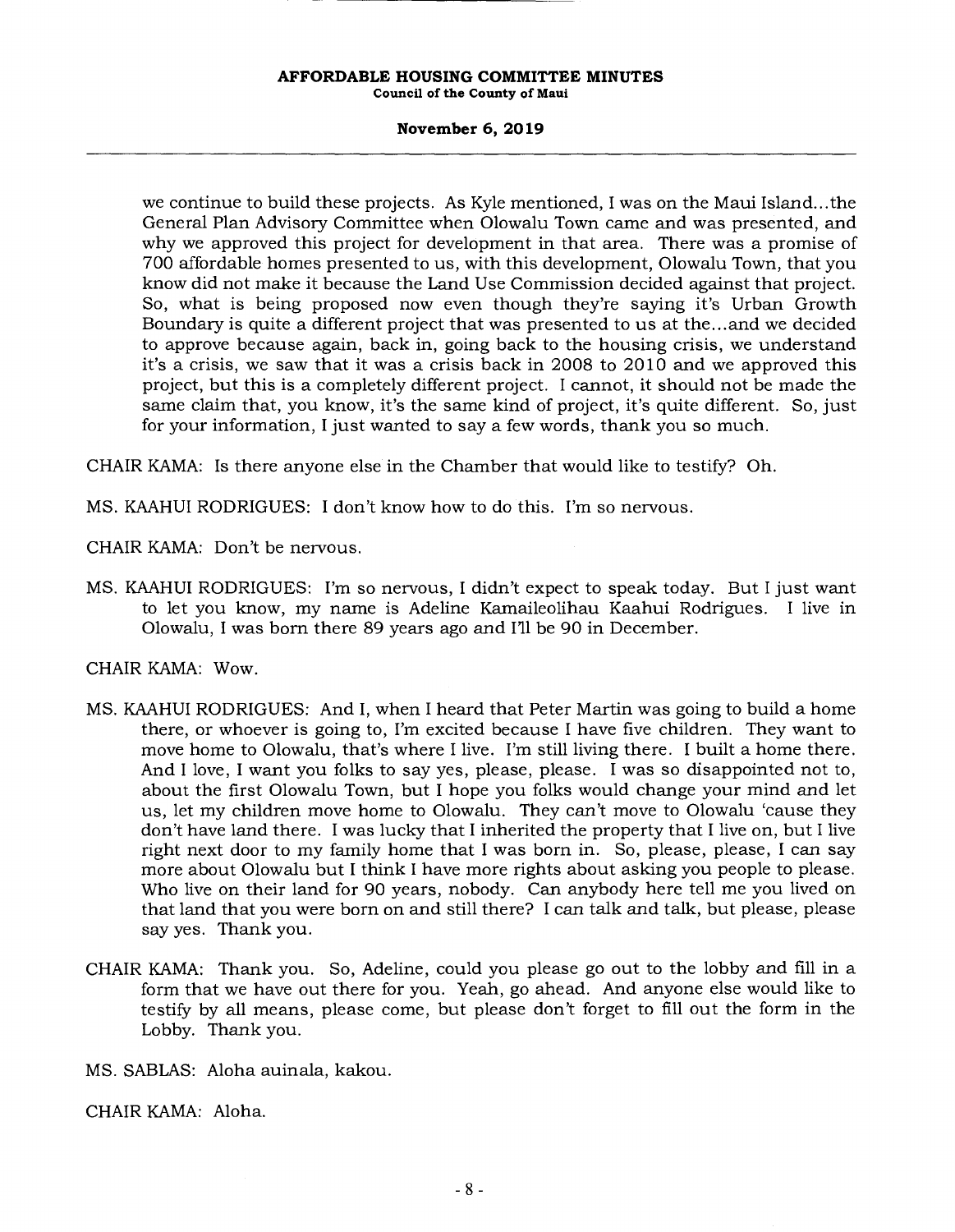**Council of the County of Maui** 

## **November 6, 2019**

MS. SABLAS: I wasn't planning to testify, but after Adeline talked, I'm inspired, 'cause I know the Kaahui family from way, way back growing up. I'm a West Maui resident and I'm here again really urging you to support efforts of anyone who's coming to build workforce housing. Granted there's going to be many issues, of course, there's issues that you should all be concerned about, but work in the direction of a positive direction in trying to make it. Okay, if something's wrong, how can we better it, but please don't knock a project without even giving it effort because if you continue to do this, you'll lose our workers. I talked to my people at the vet, at the doctors every day, and you know what, the major concern is, like Adeline said, we don't have homes on Maui. You are the ones who's going to be able to make a difference, use your position for the people of Maui. And again, I urge you, I really appreciate that the concerns you have, you know, for our aina, for our environment. We all do, we all love our island, but we have to try to find solutions, not keep putting pukas in projects. I know Peter Martin because I've worked with him on non-profits and I've gotten to really appreciate the heart that he has and that's why I'm here, because I've gotten to know this man personally, I've gotten to see how his workers think about him and how he's personally helped many, many of his employees. I don't know of other things, maybe you know about, I'm speaking from what I know from having known him for at least the last 20 years working in non-profit foundations. So, again you have an opportunity to make a difference, that's why you were elected. Don't waste that time please. Again, I mean, the developers I can see, I'm concerned but respect our kupuna, she's from that area, 90 years, it's a lot to say, you know, I just was up that area last week, I toured the cultural site and I can see that. Now, I understand there's some, there's going to be, and this is why this is just the beginning, we're bringing it to you, you know, go to the experts, we have many experts to look at traffic, to look at other mitigation, well look to their advice, but please don't knock the project because of some, I don't know what you might have. But, I urge you to look at this, every developer who comes, look and try to work with them to make it happen on behalf of the workforce. Mahalo.

CHAIR KAMA: Thank you.

- MS. SABLAS: And I'll go sign.
- CHAIR KAMA: Oh, thank you. Do we have anybody else in the Chambers that would like to testify? Seeing none, then, Members, without objection, I'd like to close public testimony.

COUNCILMEMBERS: No objections.

## *• .END OF PUBLIC TESTIMONY...*

## **AH-17(13): PRESENTATION ON LIHAU'ULA PROJECT IN OLOWALU** (RULE 7B)

CHAIR KAMA: Thank you. So, Members, we have kind of like, have no testimonies and therefore if you have any questions for the Mr. Ginoza, now's the time. Yes, Ms. Lee?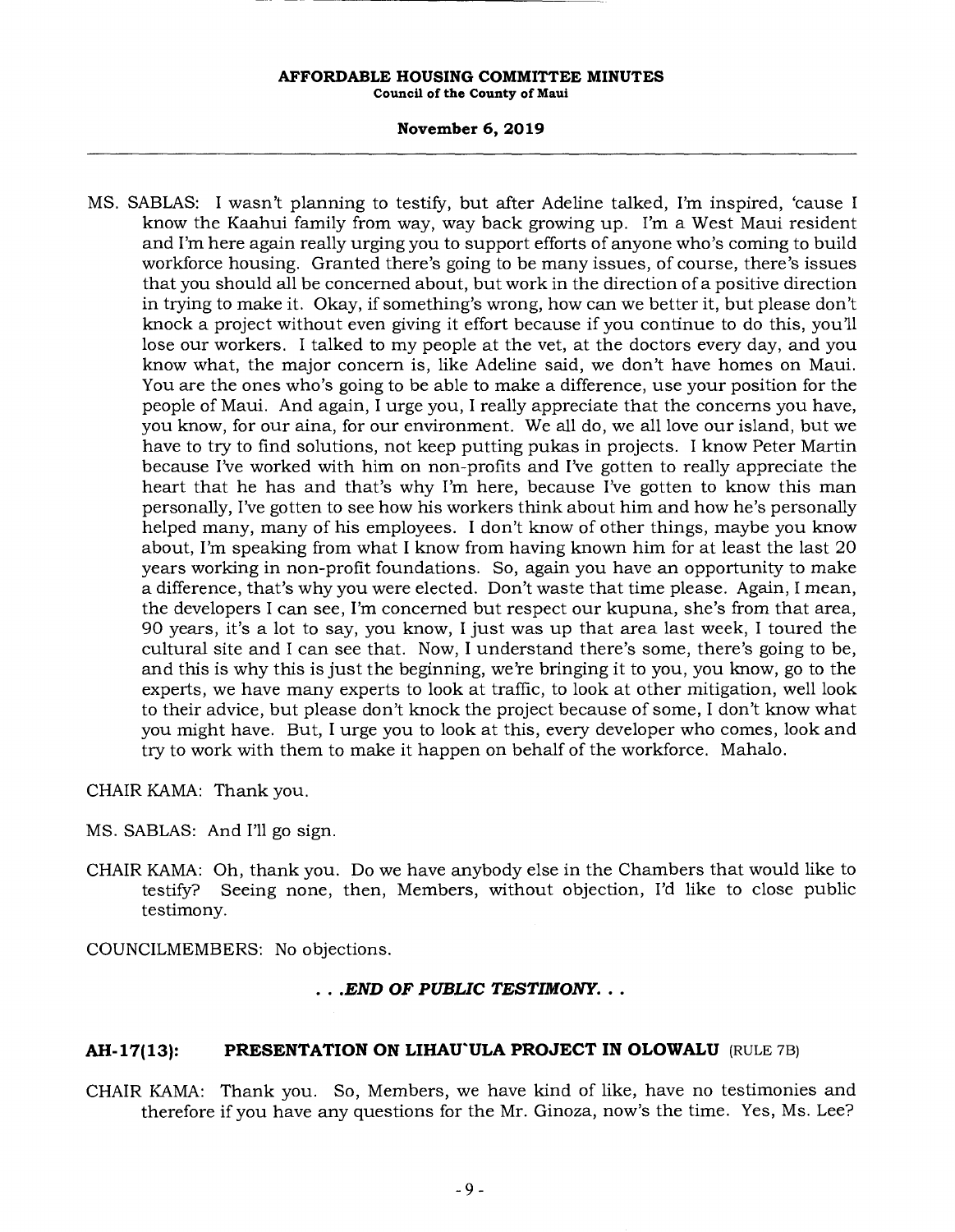#### **November 6, 2019**

COUNCILMEMBER LEE: Thank you, Madam Chair. Kyle, on the conceptual site plan where it shows the roadways, the lots, and the roads, you said the entrance will be from Luawai Street.

MR. GINOZA: Yes.

- COUNCILMEMBER LEE: And then it takes that bend to the left, and then how does it go, you can go either right or left?
- MR. GINOZA: Yeah, so the mauka portion is for those five one-acre ag lots, and if you make the left, you go to that inter-loop road that accesses the residences.

COUNCILMEMBER LEE: Oh, I see, across the cul-de-sac of the other.

MR. GINOZA: Yes.

COUNCILMEMBER LEE: And so there's only one entrance into the subdivision?

MR. GINOZA: Yes, we're looking at emergency access, but it would be for emergencies, so you can see one down by the retention basin and we're also looking at one between 7 and 8, 7-A and 8-A. But one primary access for everyday use.

COUNCILMEMBER LEE: Okay, 7-A and 8-A?

MR. GINOZA: To the left of the...

COUNCILMEMBER LEE: Oh, I see. That's another road?

MR. GINOZA: It's not shown, but that's what we're intending to put in.

COUNCILMEMBER LEE: Okay, thank you.

COUNCILMEMBER PALTIN: Chair? Before we get more further in, I just wanted to make a disclosure.

CHAIR KAMA: Sure.

COUNCILMEMBER PALTIN: I'm not sure the location, but my husband been doing his genealogy and he filed papers with the Bureau of Conveyances for someplace in Olowalu, so I don't know exactly where, but I figure in terms of disclosure, earlier is better. If I ever do vote, I don't think it would affect my voting capabilities being that I don't know where his land is.

CHAIR KAMA: Thank you. Yes, Mr. Molina.

VICE-CHAIR MOLINA: Thank you, Madam Chair. I guess question for Mr. Ginoza, in your opening comments you mentioned former owners and new owners, so the principals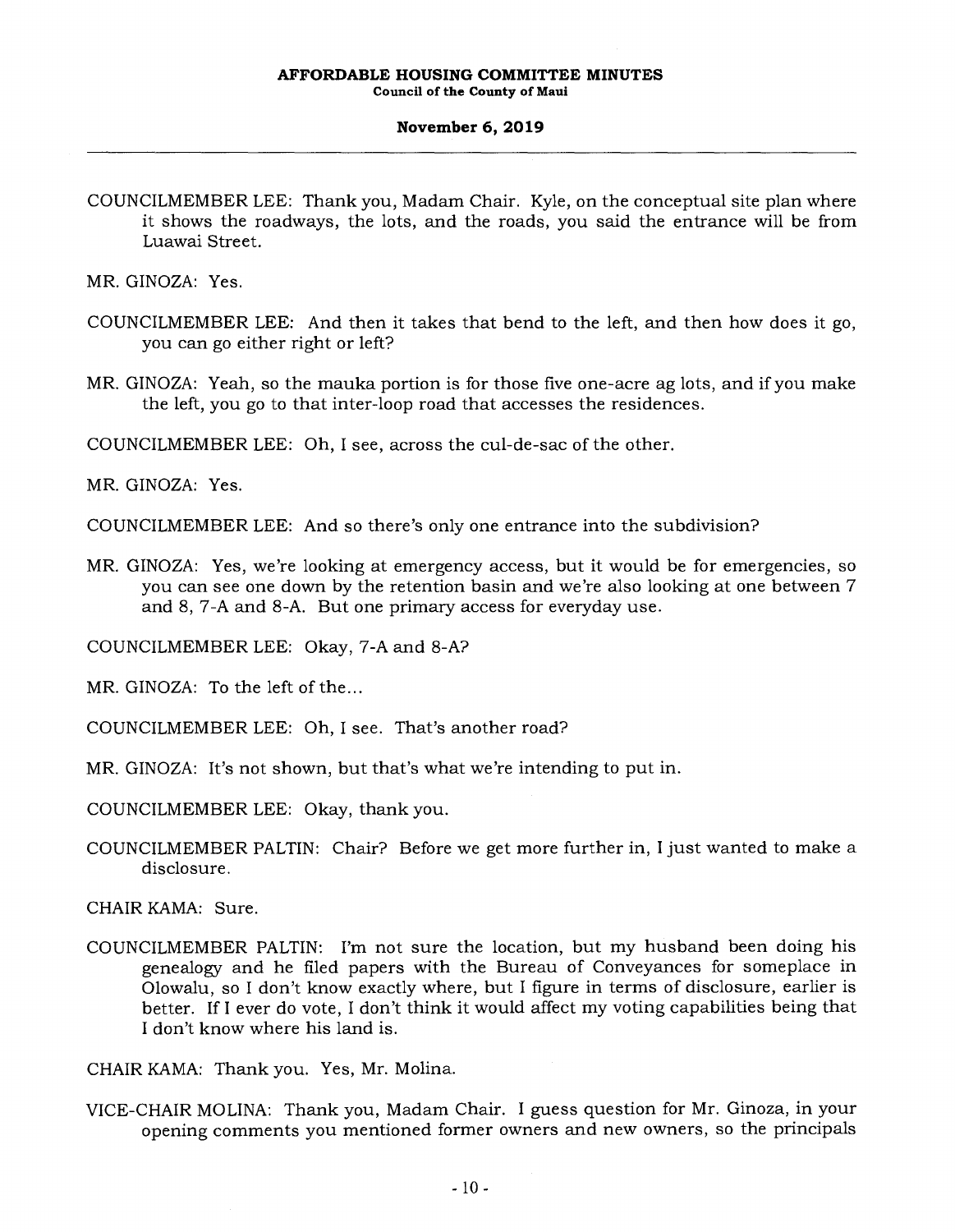#### **November 6, 2019**

are currently who right now and the former owners for the record? I believe this was dealt with when I was off the Council back in the early 2000's, but anyway, just for the record who are the current principals and former owners of the project?

MR. GINOZA: So, the principal for this one is Peter Martin.

VICE-CHAIR MOLINA: Okay.

- MR. GINOZA: And for Olowalu Elua, I'm not really familiar with who all the principals are, but he's one of the principals there too. But he bought it and others bought it separate from Olowalu Elua, that Olowalu Elua Associates that proposed the Olowalu Town. They didn't want to proceed with the town so he, Peter wanted to try to get some housing in there, so he bought it separately.
- VICE-CHAIR MOLINA: Okay and then staying on that topic, so is it the intent of Mr. Martin to break down and subdivide the project site in to small individual projects eventually or is there any indication of that?
- MR. GINOZA: Are you talking about Lihau'ula --
- VICE-CHAIR MOLINA: Yeah
- MR. GINOZA: --or the rest of the...oh.
- VICE-CHAIR MOLINA: Well, the rest of the project section.
- MR. GINOZA: So, for Lihau ula, oh sorry, so for Lihau ula that's our intent is to come in to subdivide, provided you approve the 20 1H, and subdivide to a plan similar to this or something, you know, like this. And as far as the rest of what was Olowalu Town, right now there is no plan and it's going through the community plan process to see what in fact is reflected from the Urban Growth Boundary to the community plan; however, rather than wait until the whole process goes through, we wanted to try to at least get some housing online sooner rather than later.
- VICE-CHAIR MOLINA: Okay, yeah, thank you, that was going to be my next question with the CPAC currently meeting so as I saw in your presentation you're looking at submitting the application sometime in January then. In the meantime, up to that point you're going to be doing outreach with the community for this particular project, yeah?
- MR. GINOZA: Yes, and we have done some, but we want to make sure in light of our recent other project to take your guidance, this body's guidance to really do a lot more, and this is kind of our first step to see what you may have specifically as well as, you know, we'll interact again with departments and members of the community to try to reach a common ground in a sense for our project. But for us, it was a matter of looking at lands that were available that had some entitlement and was well situated to try to pursue something for the local community with respect to housing.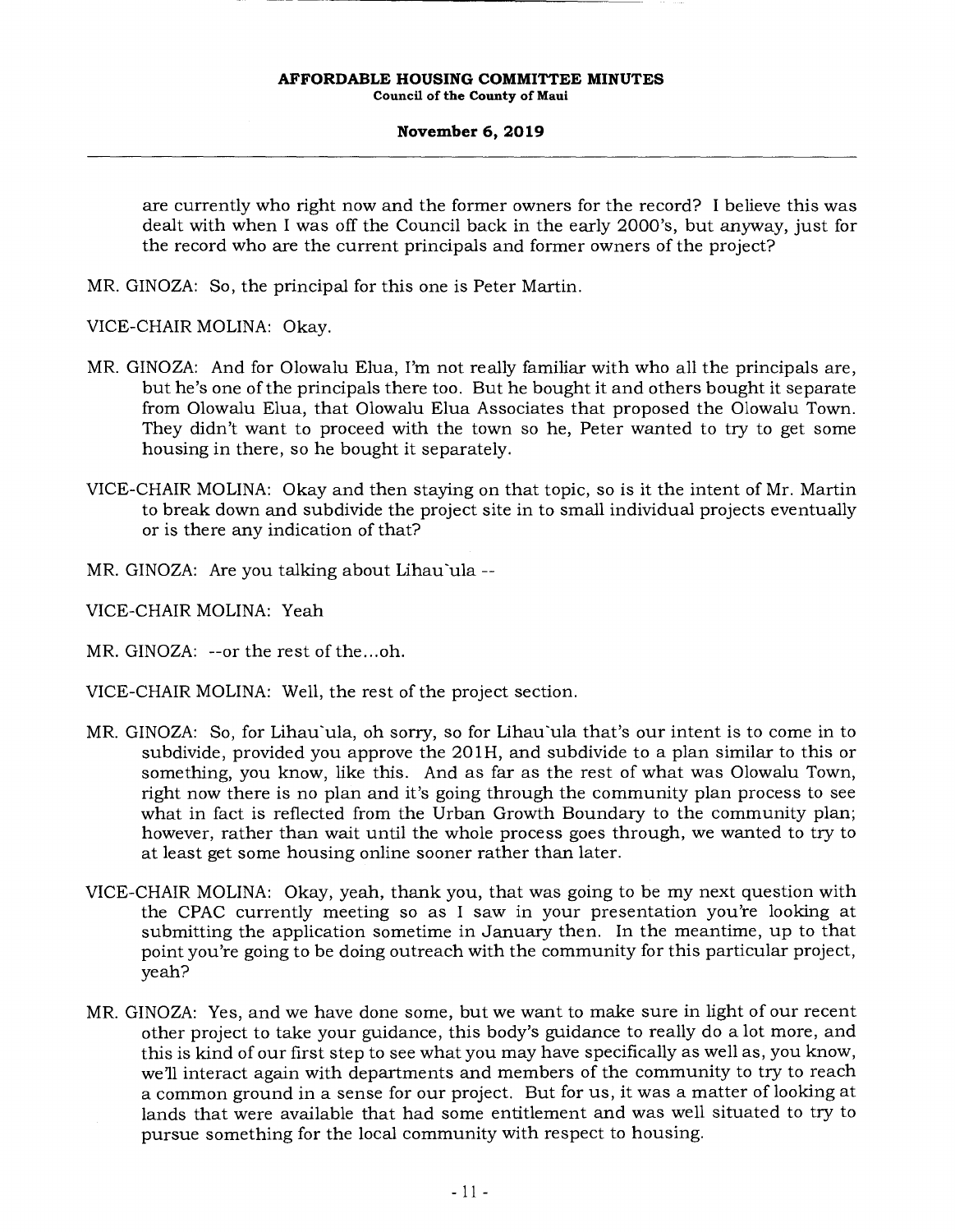**Council of the County of Maui** 

#### **November 6, 2019**

- VICE-CHAIR MOLINA: And these would be evening meetings you're planning from now till January with the community?
- MR. GINOZA: Probably, just to make sure that we have people, rather than.. .employed people as well as people who could come during the day, so yes.
- VICE-CHAIR MOLINA: 'Cause I'm just thinking most, you know, you could get maximum participation from the community I think after normal work hours or yeah.
- MR. GINOZA: Sure, yeah, I mean we're pretty much following the lead of like how Pulelehua has tonight, you know, something like that.
- VICE-CHAIR MOLINA: Right, okay, thank you. Thank you, Madam Chair.

CHAIR KAMA: Mr. Sinenci?

- COUNCILMEMBER SINENCI: Thank you, Chair. Thank you, Mr. Ginoza, for being here. Yeah, just piggybacking off Member Molina, so, you said the owner has also other lots in the area, is he part owner of other parcels?
- MR. GINOZA: My understanding.. .oh sorry.
- CHAIR KAMA: Go ahead.
- MR. GINOZA: My understanding is he's partners with others in Olowalu Elua that own some of the other parcels that I had shown on the parcel map.
- COUNCILMEMBER SINENCI: All right, so, I mean, Member Molina talked about once the larger project of seven.., or I think it was, just previous, larger project of 700 homes so is it, I'm just thinking ahead and seeing if he's going to continue to come back until he reaches 700 homes just with these smaller projects. Is there any plans for that?
- MR. GINOZA: That is not the intent right now. And, you know, depending on what happens in the process, you know, this body will have control of the phasing of any kind of project because kind of the way we look at it, yes, it's within the Growth Boundary, perhaps through the community plan process that is currently ongoing, it could have similar community plan designation. But there's also zoning that would have to, which would have to come in front of this body, either in a comprehensive zoning context or to have zoning, the Agricultural zoning consistent what would be the Urban Growth and, you know, say residential community plan. So, right now it's difficult to say, and like I said this body would have the final say on how that proceeds, but at this point we're looking at just trying to get something started and to provide housing for, on the West Side.
- COUNCILMEMBER SINENCI: And you guys are willing to work with the CPAC process, the community plan process?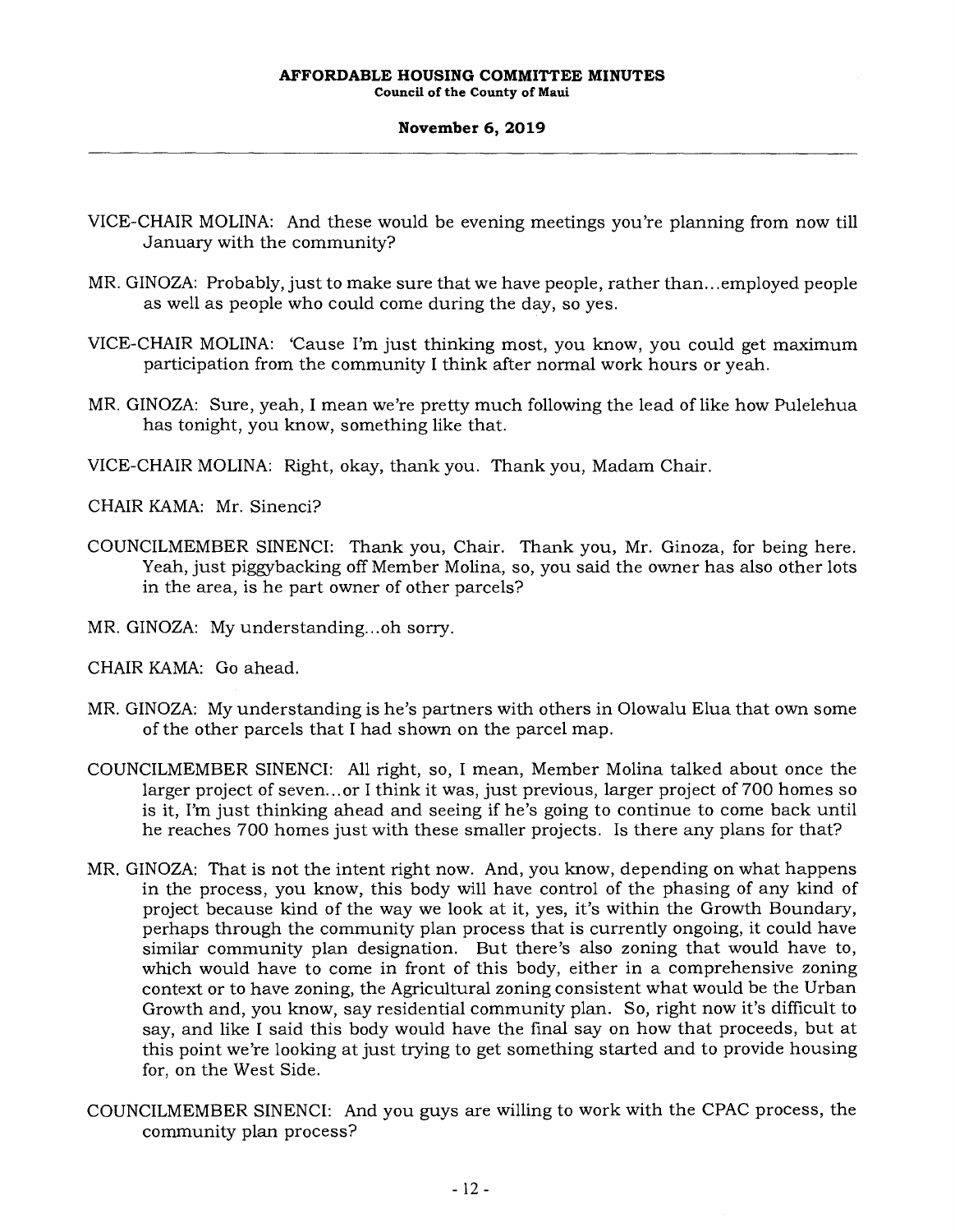#### **November 6, 2019**

MR. GINOZA: So, we are.. .for, I mean for Olowalu what is, what would be left of Olowalu Town, we do have a presence at each CPAC meeting and when we have the opportunity to present on how either the plan evolved or how the CPAC would like to see things, I mean, that's definitely in the cards, and we intend to cooperate and as I mentioned, that's why we go to every meeting, to ensure that if there's any questions in the interim, that they can be addressed.

COUNCILMEMBER SINENCI: All right, thank you. Thank you, Chair.

- CHAIR KAMA: Ms. Rawlins-Fernandez?
- COUNCILMEMBER RAWLINS-FERNANDEZ: Mahalo, Chair. Aloha, Mr. Ginoza.

MR. GINOZA: Aloha.

- COUNCILMEMBER RAWLINS-FERNANDEZ: Mahalo for your presentation and I really appreciate you coming to the Council prior to submitting a 201H application.
- MR. GINOZA: Thank you.
- COUNCILMEMBER RAWLINS-FERNANDEZ: Okay, so, I'm really happy to see that you have scheduled community outreach input this month and next month. How many meetings are you planning to have? Community meetings?
- MR. GINOZA: We haven't scheduled any, but depending on how things go, I mean, that will dictate how many we have, I guess. You know, the turn outs and such. So, we don't have any set right now, set number.
- COUNCILMEMBER RAWLINS-FERNANDEZ: Okay, so it could be one. It could be just one community meeting?
- MR. GINOZA: Sure, but we intend to meet with others in the community that show interest or that have interest in the area. But depending on what kind of feedback we get from when we schedule a meeting if people cannot attend and would like another one, then we'll certainly take that into account.
- COUNCILMEMBER RAWLINS-FERNANDEZ: I see, so you're planning to host at least one community meeting and if groups and the community ask for a meeting with them, then you'll meet with those groups?

MR. GINOZA: Yes.

COUNCILMEMBER RAWLINS-FERNANDEZ: Okay. Okay, and how do you plan to advertise the first community meeting?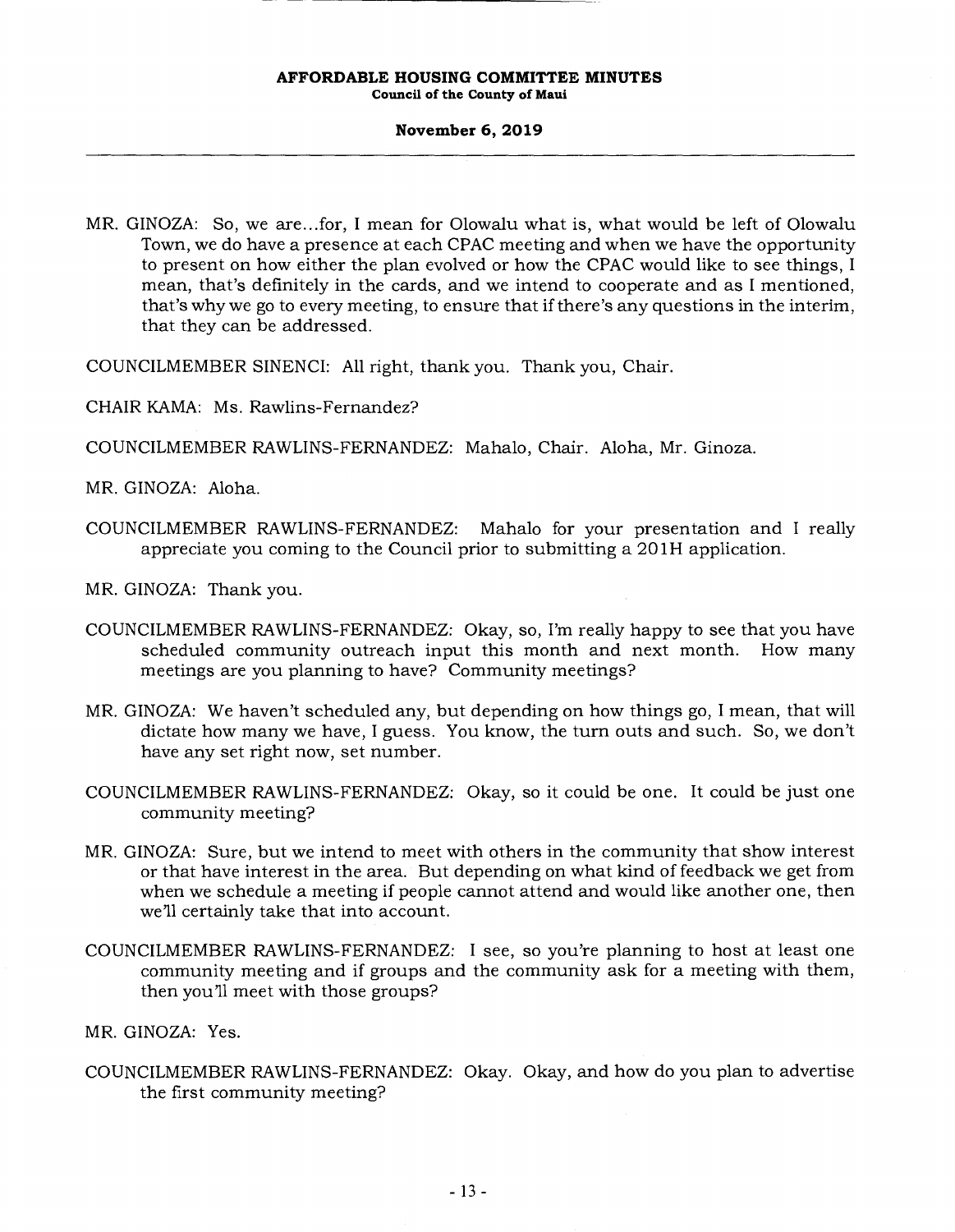#### **November 6, 2019**

MR. GINOZA: Do you have any suggestions? Just normally, we.,. actually I don't know, I haven't hosted one for this, so, we'll probably just advertise it, like, I don't know, like *Maui News* or whatever.

COUNCILMEMBER RAWLINS-FERNANDEZ: *Maui News?* 

MR. GINOZA: I don't know how it's typically advertised to be honest.

COUNCILMEMBER RAWLINS-FERNANDEZ: Yeah.

MR. GINOZA: I'm sorry.

COUNCILMEMBER RAWLINS-FERNANDEZ: So, like in my community on Molokai, I put it in the *Molokai Dispatch,* in the community calendar, I put fliers on the bulletin boards.

MR. GINOZA: Sure.

COUNCILMEMBER RAWLINS-FERNANDEZ: I put in on Facebook, on social media, you know, Instagram, where everyone kind of is, is where I usually kind of put my.. .so --

MR. GINOZA: Sure.

- COUNCILMEMBER RAWLINS-FERNANDEZ: --I guess maybe the *Lahaina News.* I'm not sure, I think they might be only once a month though. Our newspaper is a weekly newspaper, so, when I have any meetings or events I use whatever medium, you know, possible, so.
- MR. GINOZA: Sure, yeah, I don't typically handle it that's why I don't know, but I know that if I put it on my Facebook, nobody would come, so, those that...

COUNCILMEMBER RAWLINS-FERNANDEZ: You have to tag people.

- MR. GINOZA: So, we will make sure that there's outreach and definitely will let the Members know so that your network can be also informed.
- COUNCILMEMBER RAWLINS-FERNANDEZ: Great, so you're planning to conduct this meeting yourself, you, Mr. Ginoza? Are you going to advertise and facilitate the meeting?
- MR. GINOZA: Yeah, so I doubt I will be the sole person involved, because like I mentioned, you know, I'm quite ignorant on that process, but I'm sure I would be part of providing information, answering questions and if, you know, we don't do an adequate job and you, I mean, you know, like you don't get the information you need from me, you don't think that the people we're contacting is the spectrum of people we should, then any feedback that you can provide would definitely help us. But like I said, because I'm not familiar with it, I wouldn't be the one actually promoting it, and that's why I'm kind of ignorant on that process.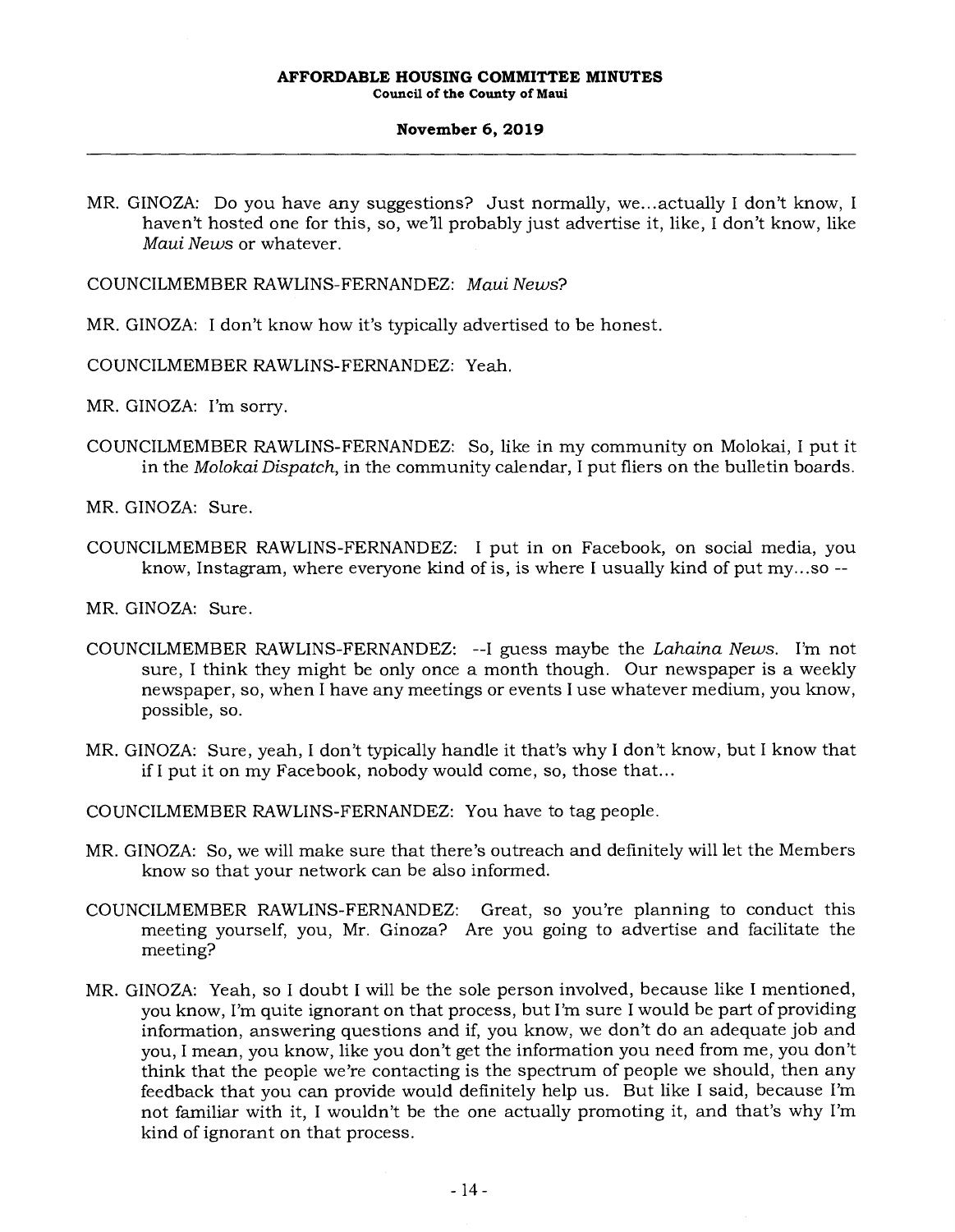**Council of the County of Maui** 

#### **November 6, 2019**

- COUNCILMEMBER RAWLINS-FERNANDEZ: Okay, so if you and your staff can put together a flier and send it to the Councilmembers that can also help to get the word out. Creating a flier is a good start.
- MR. GINOZA: We'll definitely do that, thank you for the input.
- COUNCILMEMBER RAWLINS-FERNANDEZ: Yeah, and so the intention of the meeting is to take feedback and amend the project like if that's the desire of the community?
- MR. GINOZA: Yeah, we're looking at what kind of input that we could implement, you know, of course there's certain constraints that we look at as far as, you know, there's all kinds of amenities or upgrades that could be done, but as we try to, if you look at kind of how we broke down the income groups and where we look at, we're looking at kind of hitting that, you know, middle class area. We don't want to do the, hit lower and then sell to like, you know, really high end, we're looking at that really kind of broad middle range. And so, as we digest the kind of modifications or improvements to the project, we'll definitely have to weigh, you know, implementing some and maybe perhaps not implementing others. So, yeah, I mean it's definitely something that, you know, absent having the input, we really wouldn't know what people want or don't want.

## COUNCILMEMBER RAWLINS-FERNANDEZ: Right.

- MR. GINOZA: But at the same time, I would be remiss to say that anything somebody brings up, we're going to implement. You know, it's still that value judgment that we have to partake on once we get the input. So, yeah, we definitely look at the input we received.
- COUNCILMEMBER RAWLINS-FERNANDEZ: I get it, mahalo. Last question, Chair, so what happens if the community overwhelmingly doesn't support the project, is your plan to still go through with the 201H application process anyway?
- MR. GINOZA: Likely, it's something that, you know, we'll try to address the concerns that the community has, but there are also a segment of the community that does want housing in Olowalu and does want housing in West Maui in general so it is something that as you seen in other projects, there will be proponents of the project from the public and opponents. And we feel that, you know, we will try to incorporate the modifications that some naysayers may want, but at the end of the day we would like for you guys as representatives of the community to make that final call of there are.. .to be that arbiter of between the for and against and the plusses and minuses of a project to say whether or not a, satisfying a community need in this one sense, you know, where as it may be against some people in the public, for the greater good, it may be warranted. So, it is our intention to collect the feedback and to still come up with a project for you to contemplate and decide on.
- COUNCILMEMBER RAWLINS-FERNANDEZ: Okay, mahalo for your responses. Mahalo, Chair.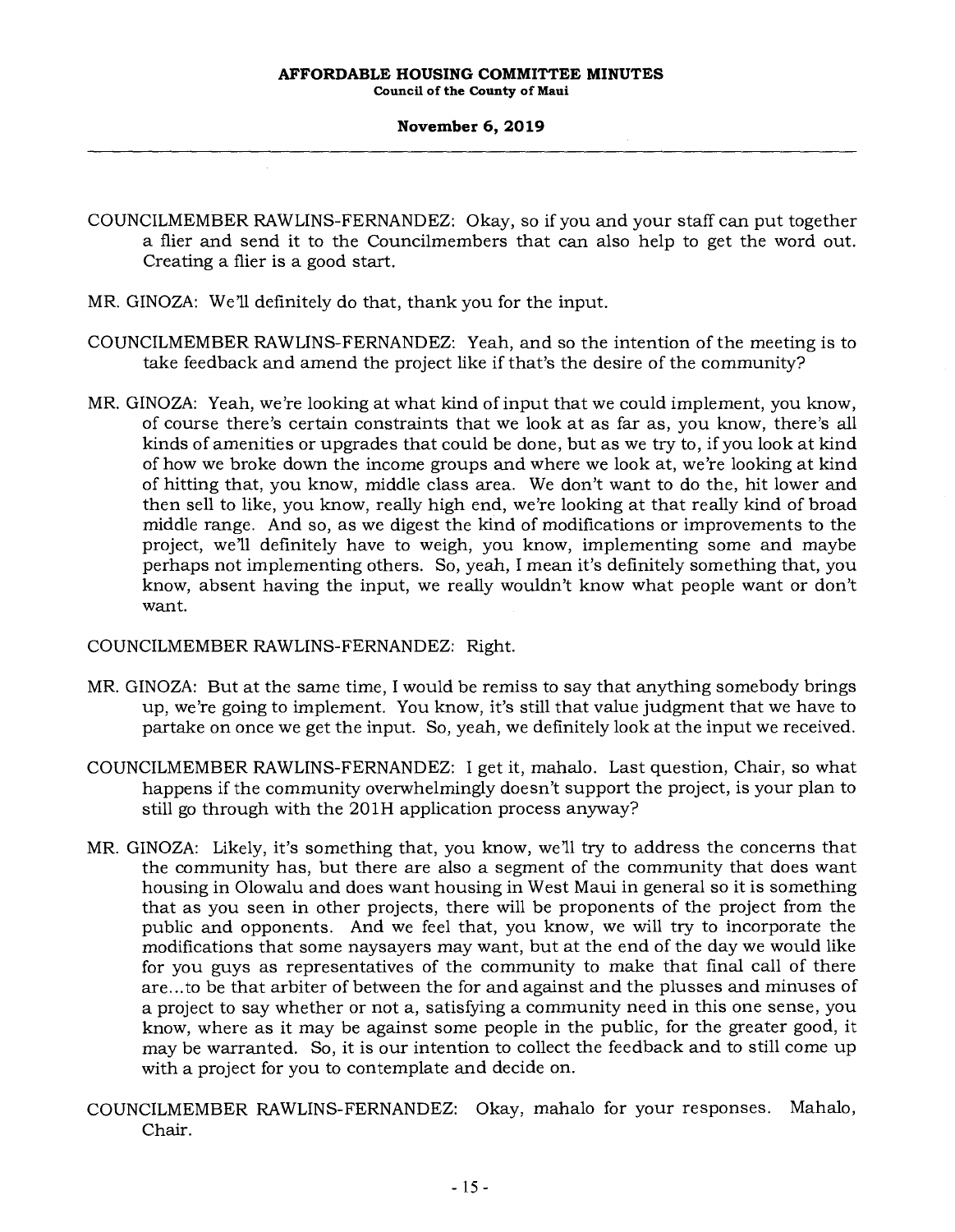#### **November 6, 2019**

MR. GINOZA: Thank you.

CHAIR KAMA: Ms. Sugimura?

- COUNCILMEMBER SUGIMURA: Thank you, Chair. Nice seeing you here, Mr. Ginoza. I like this idea of doing this meeting first and getting input. I thought that today when I saw this on the agenda that we'd probably have a whole gallery full of, you know, people that would come and voice their really opposition. And I don't see that here today so and to hear that you have somebody who's lived in the community for 90 years, who's advocating to support this and the reasons, so that their children and grandchildren can come back and live in the community that they grew up in, I think that's very positive to me, that you have that kind of support. But, it sounds like your journey has just begun and I'm grateful that you're not the marketing component for your company because that certainly doesn't have to be your expertise, and you have other people who can help you with it and maybe you can have Keani Rawlins and me help with our Facebook posts.
- MR. GINOZA: Sure, yeah. You don't want me to be the marketing.
- COUNCILMEMBER SUGIMURA: Yeah, we don't want you to do that part, but, you're very good at many, many other things. Sorry. I see that you have your own wastewater system or some kind of system you're putting in, can you say something about that?
- MR. GINOZA: Sure, we're looking at individual wastewater systems, so, you know --

COUNCILMEMBER SUGIMURA: Oh, ATUs.

- MR. GINOZA: --there's like septic or aerobic treatment units, so along the lines of that versus a package treatment plant or trying to connect to Lahaina Wastewater Reclamation Facility. And in large part is because of the cost, and what do we do with the combined treated effluent, you know, this area is a small area being served, just under 28 acres and, you know, we wouldn't have room on the lands to have elevated storage and, you know, the users for that so we're looking at individual wastewater systems.
- COUNCILMEMBER SUGIMURA: That's good, I know you have a lot of expertise in that, so I'm sure the right decision will be made cause it's important. Private water system, so is that all part of the overall water system, like what we saw in Launiupoko or is it separate?
- MR. GINOZA: No, it's actually a separate water system so in Launiupoko, it was, yeah, Launiupoko Irrigation Company was the, is the non-potable and Launiupoko Water Company is the potable. This is completely separate, it's the Olowalu Water Company.
- COUNCILMEMBER SUGIMURA: Okay, so it sounds like you have important things covered. And, I like the, well, I'll look forward to hearing about when you have your community meetings and I hope that I can, you know, attend, so we can hear what the community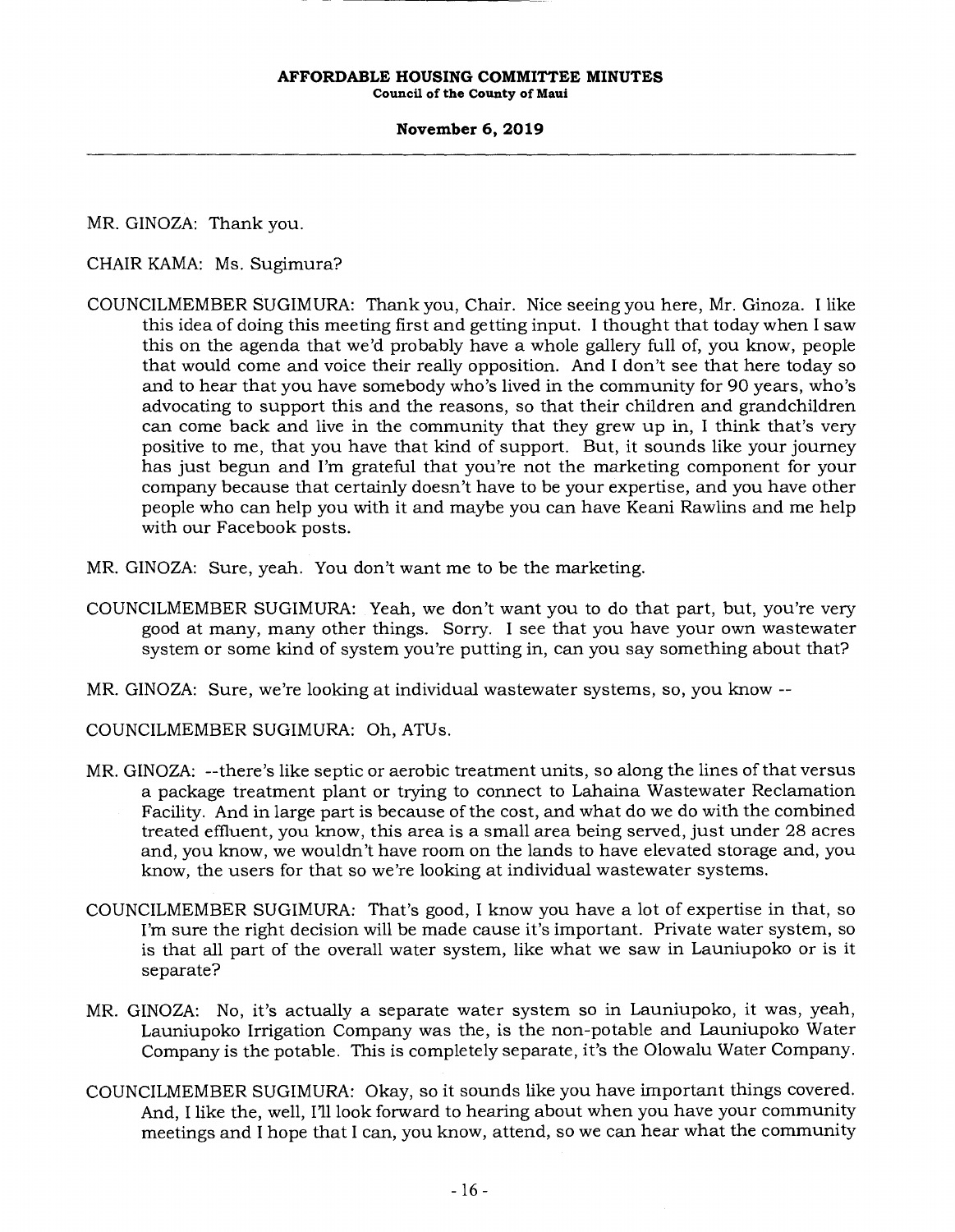#### **November 6, 2019**

is saying. And the archaeological sites that you've designated on your map, so are you planning on doing anything to preserve it or is that outside of your project area?

- MR. GINOZA: It's actually not on the land, these lands, so we don't have control for that. So, we aren't planning to do anything as part of this project.
- COUNCILMEMBER SUGIMURA: Okay, that makes sense. Okay, thank you, I just wanted to be sure.
- MR. GINOZA: Thank you.
- COUNCILMEMBER SUGIMURA: Thank you.
- VICE-CHAIR MOLINA: Thank you, Madam Chair.
- CHAIR KAMA: Question, Mr. Molina?
- VICE-CHAIR MOLINA: Yeah, stormwater runoff, I guess any project proposed in this area, that issue's always going to come off, have you guys done some studies on that, preliminary studies on addressing any runoff into the, potential runoff into the ocean?
- CHAIR KAMA: Go ahead.
- MR. GINOZA: So, if you see on the, and this is, you know, obviously not a final site plan, but we're going to have retention basin, at least a retention basin to handle that increase in post-development runoff, to accommodate what are required by the drainage rules of the County. So, we'll satisfy what the County requires.
- VICE-CHAIR MOLINA: And one more question, Madam Chair. As our former Environmental Management Director, ATUs, will that be the likely, well I guess, system for wastewater and so forth and will the, is it the intent of the owners or the principals that all residents that... .or you guys will be doing regular maintenance on these facilities, you're going to have a treatment facility there, I presume, wastewater treatment?
- MR. GINOZA: So, you know, obviously the ATUs, so the aerobic treatment units are more, have greater wastewater treatment capability and, you know, much more than septic which is kind of the minimum that DOH, State Department of Health requires. And so, that's what we're looking at is, you know, considering the sensitivity of the area to minimize any impacts to downstream properties including the ocean to have a ATU systems where, you know, they're more expensive, like I don't know, 10 or \$20,000 more and then require, I believe it's twice annually maintenance, which depending on how, you know, we structure it, could be like a homeowner's association kind of being like your County to maintain it, or having individual owners. And that's really something that would be borne by either the homeowner or the HOA, so, we could do it either way.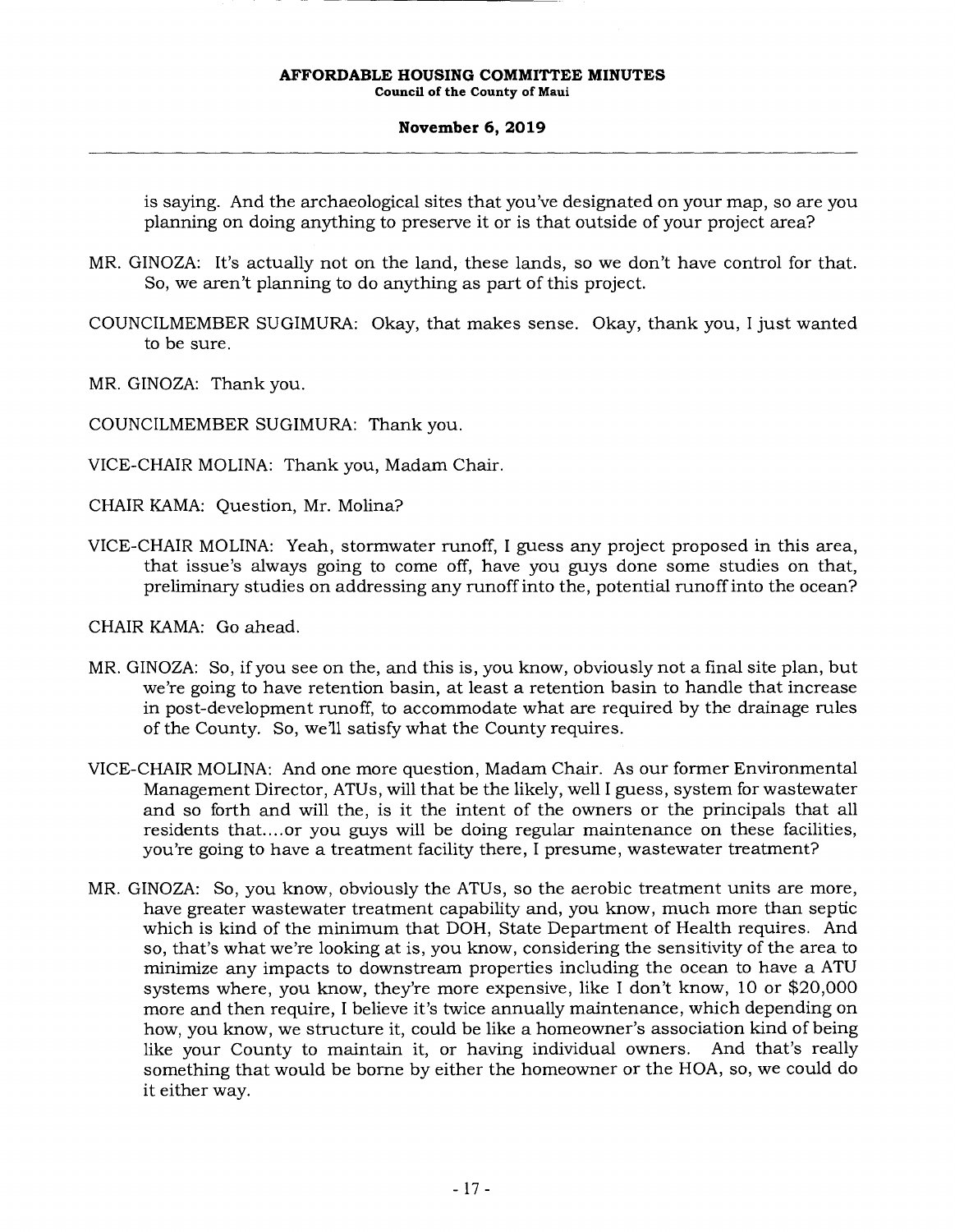#### **November 6, 2019**

VICE-CHAIR MOLINA: Okay, well thank you for your responses, I know things are maybe somewhat preliminary based upon what happens after with your, the input from the community.

MR. GINOZA: Yeah.

VICE-CHAIR MOLINA: So, some things may be subject to change by the time the application comes before us.

MR. GINOZA: Definitely. Thank you.

VICE-CHAIR MOLINA: Thank you. Thank you, Madam Chair.

CHAIR KAMA: Mr. Sinenci?

COUNCILMEMBER SINENCI: Thank you, Chair. I just had a question about, you know, I guess the 201H, some of the criticisms has been that the ten-year affordability clause. You know, part of us being in this housing crisis is we've seen in the past where after ten years people have put their homes back on the market then it has taken it out of affordability range for our locals, our residents. So, and then being that we have some residents of Olowalu that has been there for 90 years plus, would the owner be open to having a clause that is, you know, 30, even upwards of 90 years?

CHAIR KAMA: Go ahead, answer.

MR. GINOZA: For us, you know, we believe in the value of home ownership helping to have people stake in life improve and even more me, like the house I live in, I haven't even lived there ten years and it seems like an eternity. So, for us, it's.. .1 mean, that's something to contemplate and, you know, we prefer having it closer to 10 years versus 30. To be able to have people who get into the houses and take care of the houses be able to reap benefit of the equity over time. So, it's definitely something that we'd be open to, but at the same time, you know, we'd like for the residents to be able to as they live there, take care of it and, you know, have to move off, to be able to reap the benefit of the equity.

## COUNCILMEMBER SINENCI: And yes.. .Chair?

## CHAIR KAMA: Yes.

COUNCILMEMBER SINENCI: I can see that, and I can get that, but it's just that, you know, looking at past history we've seen this practice happen and that's why we're not able to afford some of these prices that are upwards of 700, 800,000 for a home, so I think, you know, just at least addressing it in a way that, you know, you do have families that want to buy this home and this is going to be their forever home, yeah. So, I mean that's something that I would support if it was for a longer affordability period and so that we address past practices that have been to me bad practices.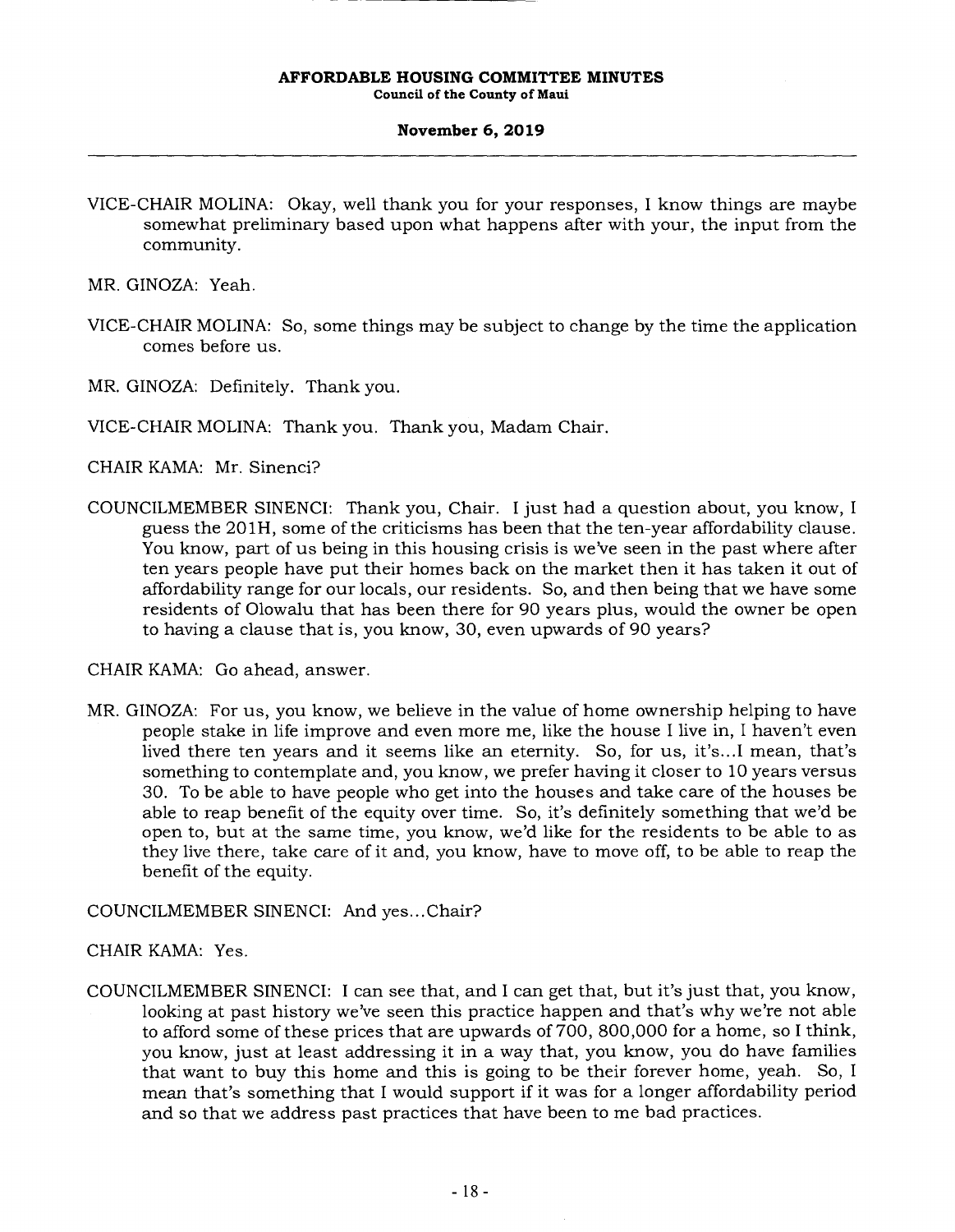**Council of the County of Maui** 

#### **November 6, 2019**

MR. GINOZA: Sure.

- COUNCILMEMBER SINENCI: And why we're in this current situation. I did like Mr. Franco's idea about at least trying to address some of the 60 percent AMI and below for those families that, you know, wouldn't be able to qualify for some of these mortgage rates. You know, whether it be only a couple, three to five homes at that lower, and then maybe the owner would consider looking at, you know, adjusting some of the open lots, but I would also support that and addressing those lower AMI rates. Thank you, Chair.
- MR. GINOZA: Sure, that's the kind of input we're looking for so we'll definitely look into that further and try to come up with scenarios to do so. Thank you.
- CHAIR KAMA: Yes, Ms. Paltin?
- COUNCILMEMBER PALTIN: Thank you. I was wondering if you were going to have dual waterlines?
- MR. GINOZA: As far as potable and non-potable? Right now, we're looking at only potable waterlines.
- COUNCILMEMBER PALTIN: And then I was wondering, so if you were also looking into the possibility of composting toilets as those have come a long way and ATUs and cesspools and those types of things, you know, the maintenance and the cost of an ATU versus the cost of the new technology with composting toilets?
- MR. GINOZA: We haven't been because like I would want a regular toilet in my house. We can definitely look into that, but right now the plan is to have a regular toilet connected to an individual wastewater system versus a composting toilet, but that's something that we can investigate.
- COUNCILMEMBER PALTIN: And then I was wondering as well, is the workforce homes only for three and four bedroom with two bathrooms or would they be able to choose how many bedrooms that they'd like?
- MR. GINOZA: So, we'll have a spectrum of both, for both, for all three income AMI groups, a mixture of three and four bedrooms so depending on where they are on the lottery they could pick either three or four until the inventory dries up and they might only have option for another. But yeah, we're intending on having three and four bedroom in the three different AMI groups.

COUNCILMEMBER PALTIN: So, no offerings for one or two bedrooms?

MR. GINOZA: No.

COUNCILMEMBER PALTIN: Okay, and then my other question, you know, in looking at the recent 20114s, are projects that have been built in Lahaina, I think it's Kahoma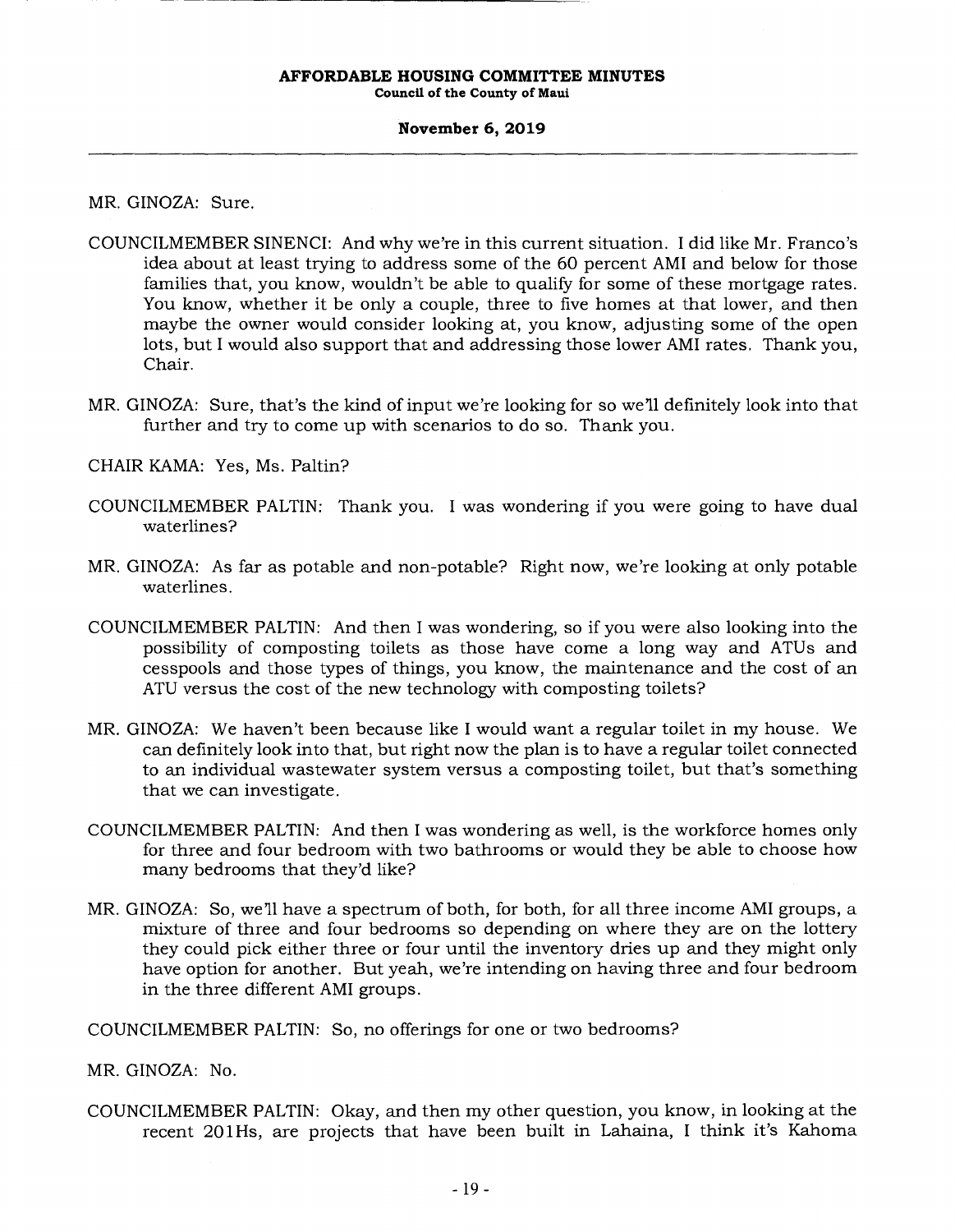#### **November 6, 2019**

Villages, quite a number of the 120 to 140 percent affordables were not purchased in the allotted affordability timeframe and they then rolled over to market value. So, you know, plenty people are saying there's this great need for workforce housing and then where are the people that are buying this? So, I think I would echo Mr. Franco and I think Mr. Sinenci, like the 120 to 140 is not a great need, if houses are being offered at 120 to 140 and they're not being bought or rolling over to affordable, do you, are you offering any further affordability period than the 90 days or is that what it is you're proposing?

MR. GINOZA: To be honest, I'm not familiar with the marketing and the selling of it, we're following what is in the 2.96 as far as the income ranges, and, you know, ultimately it would be a tradeoff where, you know, if we offer a lot lower than the 80 percent, then some of the other units would necessarily have to go up to make the project work, so for us...

COUNCILMEMBER PALTIN: The market value ones, you're saying?

- MR. GINOZA: Yeah, because we have to conform with 2.96 and the 201H requirements and so that's why for us we looked at being that middle band of 80 to, you know, just above the affordable versus having like the 50 or, you know, 50 to 80 or even below 50 and then having to have like really high prices for the market, to try to keep it local.
- COUNCILMEMBER PALTIN: So, being that, you know, the majority of the demand is in the 80 percent, would you consider having it all 80 to 100 percent and eliminating the 100 to a 140 percent?
- MR. GINOZA: Likely not, because the project wouldn't work for us, I mean when we look at.. .kind of the sweet spot for us is being more of a home builder is to not have these, you know, rely on public subsidy, philosophically we don't rely on public subsidy to hit the lower AMI groups as some of the other developers. So, we look at trying to hit that 80 to 140 and by just having under 80 the market ones would be too expensive to support the development.
- COUNCILMEMBER PALTIN: And then, I guess, one of my last questions would be the West Maui housing need where you say no sizeable near term West Maui developments in the pipeline, where are you getting that information from or how did you come up with that statement?
- MR. GINOZA: Oh I just looked at new developments, what are people proposing, I mean there are a couple of developments that have been on the books for many years, and we get updates on it, but no real near term within the next five years that I see.
- COUNCILMEMBER PALTIN: Okay, just wanted to invite you tonight, Pulelehua is having community outreach for 900 units, maybe 400 of which would be affordable. Kaiaulu o Kupuohi, 89 units possibly a 100 percent affordable in Lahaina; Keawe Street, 200 units all affordable; Wailele Ridge, a 158 units working on some things to make that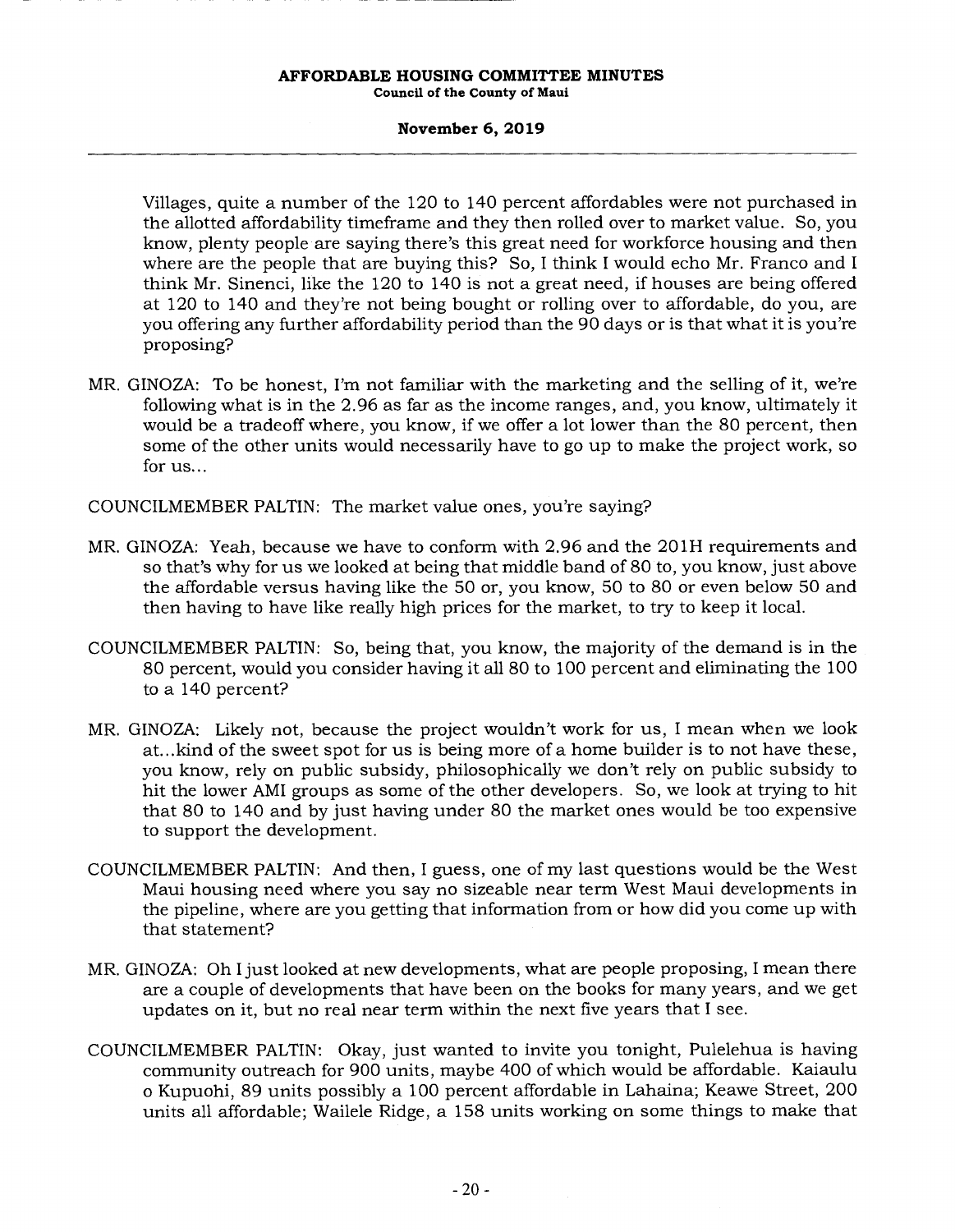**November 6, 2019** 

all affordable as well. So, I think, you know, that's kind of not entirely accurate that there's no sizeable near term West Maui developments in the pipeline.

MR. GINOZA: I'll be there tonight to learn more.

COUNCILMEMBER PALTIN: Awesome, thank you.

CHAIR KAMA: Members, any other questions? Yes, Ms. Rawlins-Fernandez?

- COUNCILMEMBER RAWLINS-FERNANDEZ: Mahalo, Chair. I kind of wanted to expand a little bit on what Member Paltin was speaking to and that is from a 120 I guess to a 140, it's so close to market price that what we are seeing with these workforce houses, when it goes to sale is that people are finding that it's not worth the tradeoff, the invasion of privacy into their financial records and that people aren't buying this middle range because they could spend a little bit more money and maintain that privacy. And so, I think it's kind of pointless for us to target this AMI, particularly the 120 to 140 because while we're saying that it's workforce and the Council wants to get on board, the reality of it is it's not helping those that we want to be helping because it flips out of the workforce price and into market and we have enough market homes. So, I think what my colleagues and the testifier is saying is that realistically if we want to help our community, that providing more houses in the lower AMI even if it's more houses in the 80 to 100 would be better for the community than a 120 to 140, and I understand that you're following 2.96 and that should be amended because that's not helping anyone. So, that's, I kind of just wanted to share that based off of what Member Paltin was saying and what the feedback that I'm getting as a Councilmember, and if you have any comments?
- MR. GINOZA: Sure, I would say that a \$600,000 brand new home, four bedroom or four bedroom, two bath in West Maui is not market. When, at least from what, I'm not a realtor in practice, but from what I hear from people in the community you get a tear down or, you know, at even 800,000, so to say that the 80, or sorry, the 120 to 140 is close to market, I don't know, I personally wouldn't agree. That, you know, the way I kind of look at it is, you know, there are people in these different income groups that still need housing and I agree that there is a dire need in the lower income groups, and unfortunately when you look at the economics of these projects, if you're going to serve that low income group, it has to be, that heavy subsidy has to be coming from somewhere else. And just.. .and that's part of the reason why I'm here today is to better understand, we as a philosophy try to tackle this band, but if instead the Council looks at wanting developers or landowners to hit this and this, I mean that's something that would be good to know. So, you know, we're looking at a, with this development as a development that can hit the 80 to 140 as well as those that maybe don't qualify for that, that can have a market price lot or 10,000-square-foot lot or one-acre lot, but not have to sell it for a lot more to make up for the lower bands. And so that's where, you know, it's nice that the Council looks at using affordable housing funds to help some of these other projects that serve the lower bands and if that's what the message that we should take as landowners that you would like to see only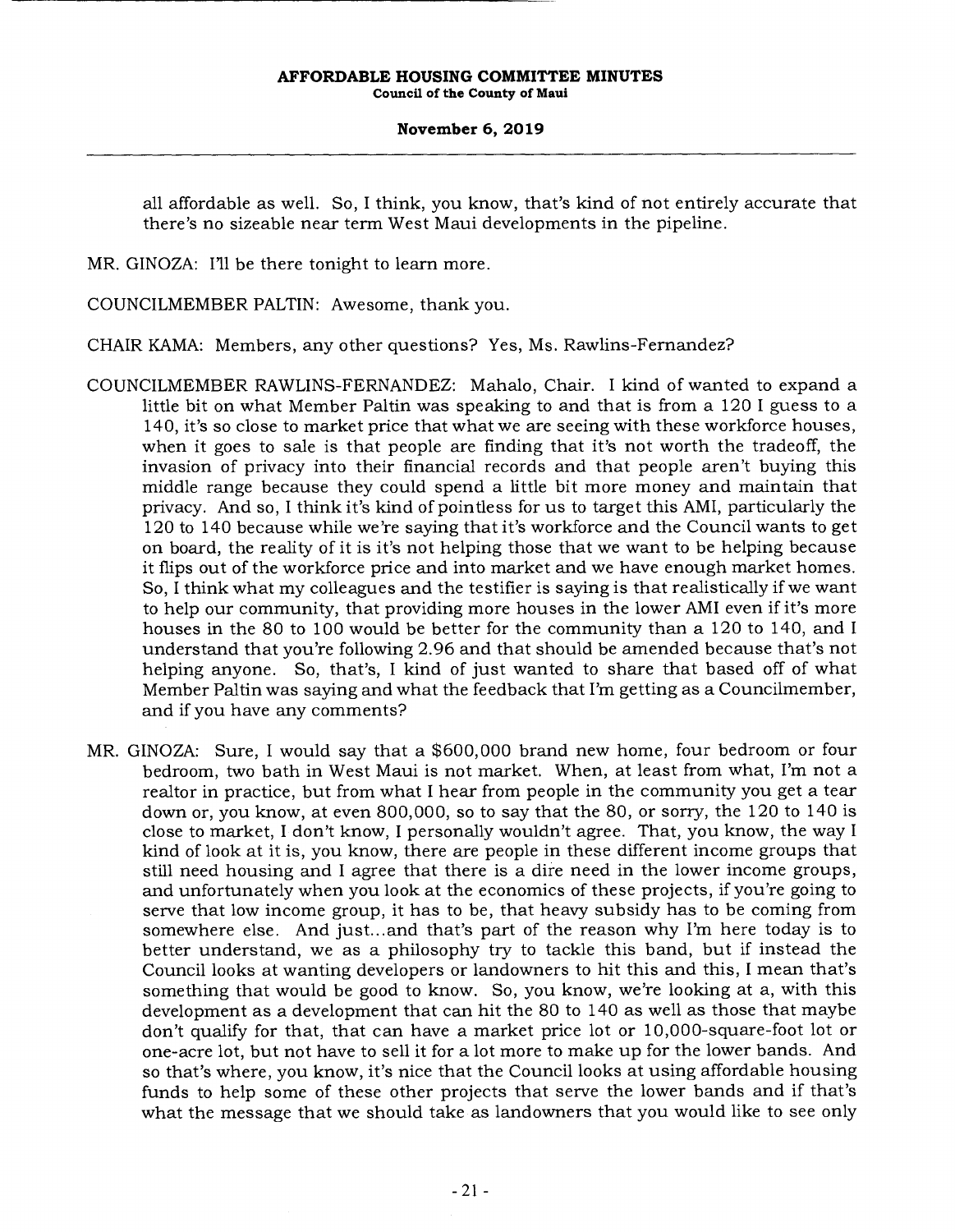#### **November 6, 2019**

this and this and not so much this, that's really why we're here today to better understand that, so thank you.

- COUNCILMEMBER RAWLINS-FERNANDEZ: Mahalo, yeah so what we're saying, what we saw with the Kahoma project is that the 140 AMI was not selling and that's what flipped out of workforce and went into market, so yeah that's the feedback that I'm sharing with you.
- MR. GINOZA: Okay, I'm not familiar so I'll look into that. Thank you.
- COUNCILMEMBER RAWLINS-FERNANDEZ: Okay, great. Mahalo, Chair.
- CHAIR KAMA: Thank you. Yes, Mr. Sinenci?
- COUNCILMEMBER SINENCI: Thank you, Chair. Sorry, I just wanted to comment on some of the discussion. I mean I think that's why the 201H was for, what I thought it was is to help to address some of these affordable housing projects, that's why we have all the exemptions, that's why you have the time restraints, that's why we put you at the top so that we can address some of these issues. That's what 2.96 and 201H does, so I get it that you want to reach that but because you're coming through this process, that's why, I mean for me, you know, I support the process and that's why the questions are directed, so.
- MR. GINOZA: Sure, thank you.
- CHAIR KAMA: Yes, Ms. Paltin?
- COUNCILMEMBER PALTIN: Thank you. I was wondering through this 201H exemption process did you know what exemptions or what it is that you're asking of us?
- MR. GINOZA: We haven't finalized it by any means, but it'll probably be the typical building fee exemptions. The main ones would be really the exemption from zoning and community plan and, you know, to enable the project as well as we're looking at some of those fee exemptions.
- COUNCILMEMBER PALTIN: So, you want a exemption, you want to change the zoning from Agriculture to what?
- MR. GINOZA: Oh for the single family, for the single family.
- COUNCILMEMBER PALTIN: What are you asking the. . . *(inaudible).. .* for?
- MR. GINOZA: No, it's just to allow, the exemption to allow these types of uses on the underlying zoning.
- COUNCILMEMBER PALTIN: What is it that you want the underlying zoning to be?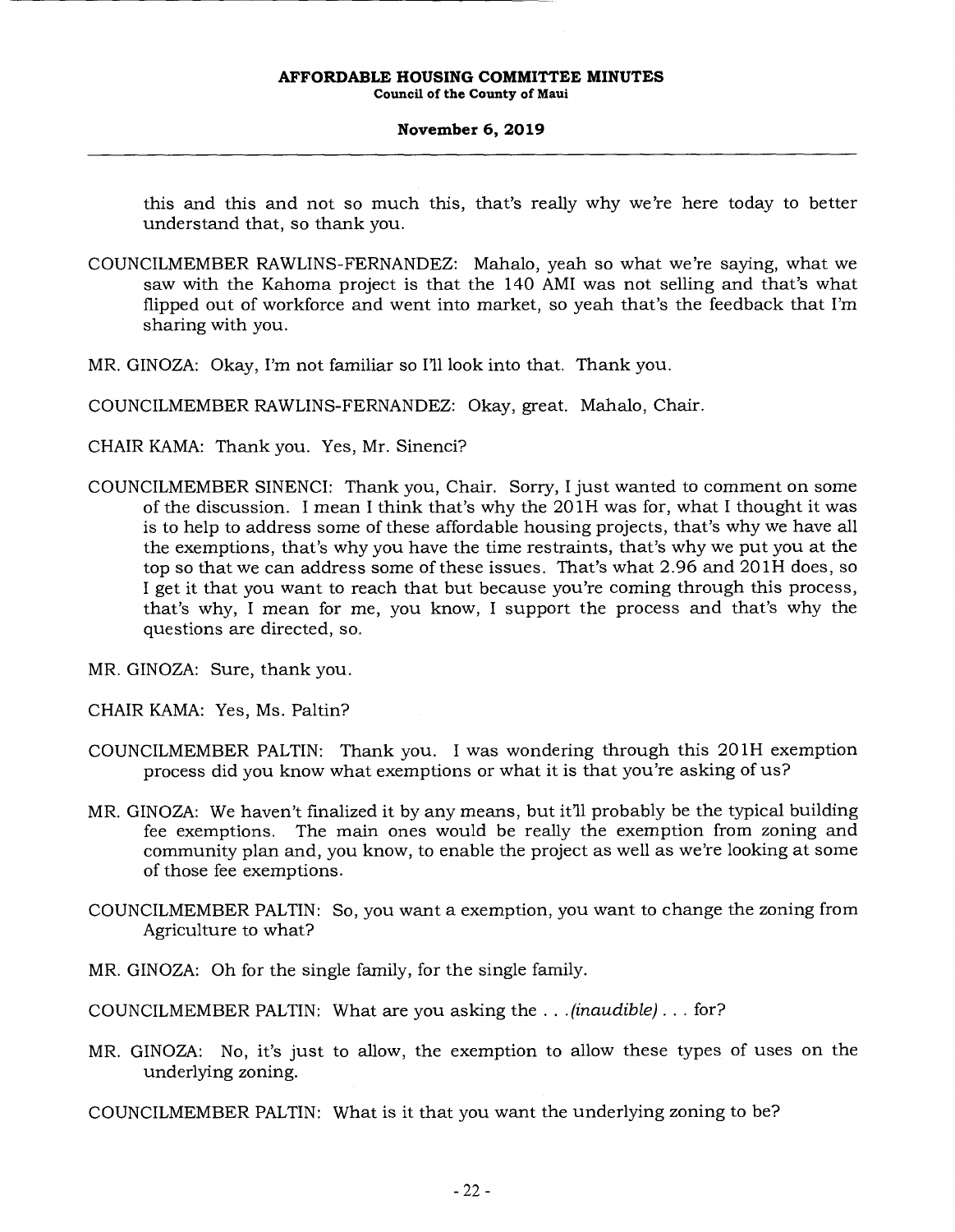#### **November 6, 2019**

- MR, GINOZA: The underlying zoning will remain Agricultural but to allow in this plan 40, basically 49 10,000-square-foot lots and the ten one-acre lots.
- COUNCILMEMBER PALTIN: So, you're going to keep it in Agriculture, but want to have smaller lot sizes than what Agriculture allows, is that what you're asking for?
- MR. GINOZA: My understanding of how the County deals with these types of 201H projects is the underlying zoning remains the same and that the Council allows through this exemption process other uses on the Agricultural land, Agriculturally-zoned land.
- COUNCILMEMBER PALTIN: Okay, and then you want an exemption from the community plan that says that the areas designated as Agriculture?
- MR. GINOZA: So, same thing, whereas the current community plan is designated Agricultural to allow these types of uses with that community plan designation.
- COUNCILMEMBER PALTIN: And, I was wondering if you knew what particular uses you're interested in retaining out of the Agricultural zoning and community plan designation?
- MR. GINOZA: You mean outside of agriculture?
- COUNCILMEMBER PALTIN: Well, I mean, Agricultural zoning has a whole list of uses and you're saying that you want to keep the zoning Agriculture for what, what uses did you want to keep the zoning Agriculture out of, or you don't know or?
- MR. GINOZA: I don't know if somebody from Planning or Mimi can help, but my understanding is it, you keep the underlying zoning but by getting the approval you're afforded these other uses that are not agricultural uses, such as for single family.

CHAIR KAMA: Go ahead, Mimi?

- MS. DESJARDINS: Chair, so I'm not a 100 percent familiar with this project completely but what I understand, they're asking for is that is in a State Ag District, but for if you have 15 or less acres that you're requesting to be changed out of Ag, that can be done by this body, not by the Land Use Commission. So, my understanding is, is that there are several 10,000-square-foot lots which encompasses about 14, almost 15 acres, but 14.76 acres, which means it falls within the jurisdiction of this Council to change that from Ag to Urban zoning, so that would change that. The rest of the property for this project would be State Ag use and under State Ag use you can have an acre, a minimum acre, it's not two acres like our County Ag zoning is two acres. So, there will be a proposed 10,000-square-foot lots for 14.76 acres and then the rest will remain in State Ag use but with one-acre lots which is allowed under State Ag, so that would be the rest of the lots.
- COUNCILMEMBER PALTIN: Okay, so but you're not asking for that 10,000-square-foot lots to turn to Urban or you are?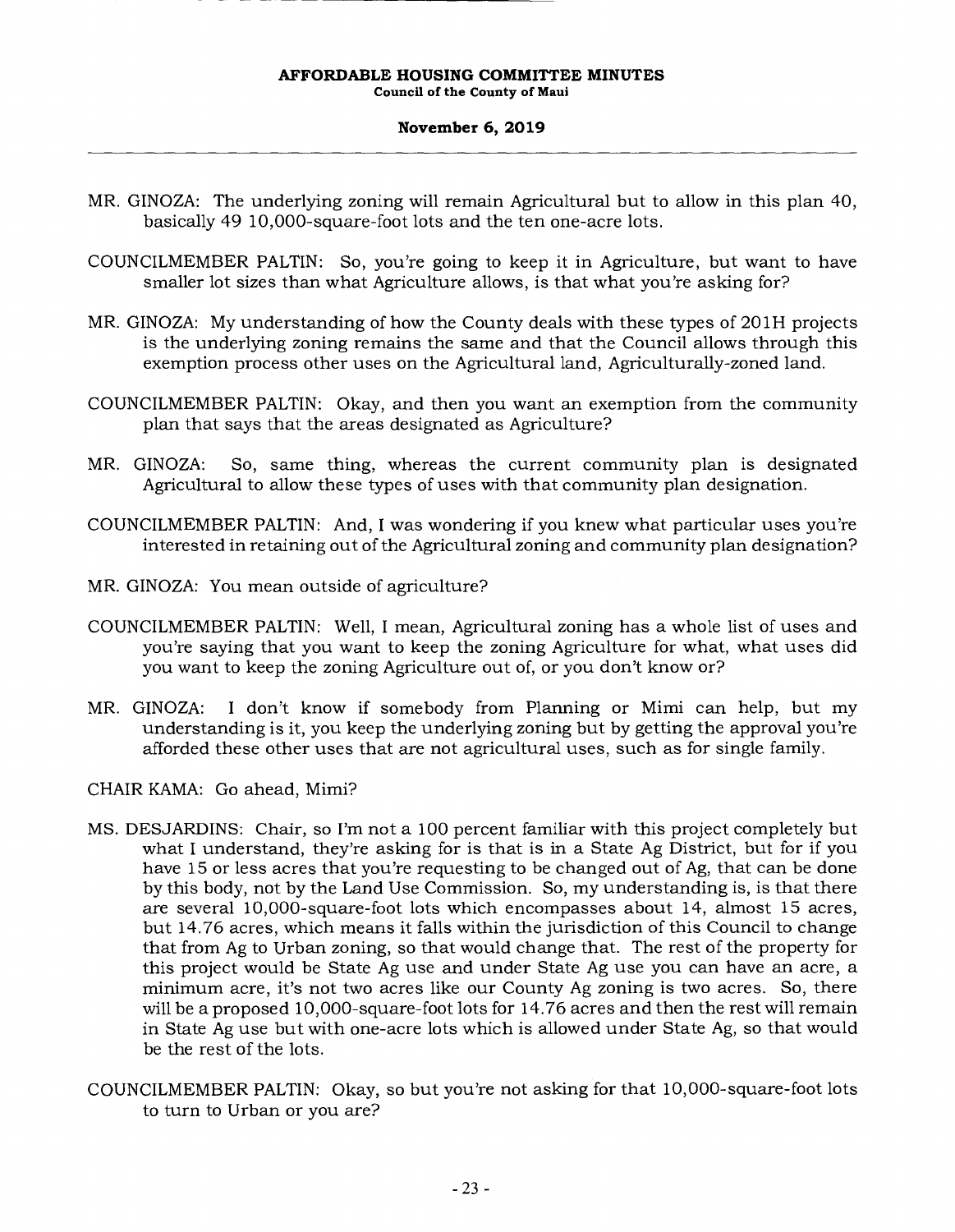**Council of the County of Maui** 

## **November 6, 2019**

- MR. GINOZA: Maybe to provide a little bit of clarity, so she was talking about the State land use designation, so we are following the district boundary amendment process of having this body, the County Council allow for that urban use in that 14 point something acres of the 49 10,000-square-foot homes, sorry 10,000-square-foot lots. And so, for the district boundary amendment for State land use, it would be this body going from Agricultural to the Urban District for those just under 15 acres. However, for the land use designations under the County of Maui, which are Maui County zoning and community plan, West Maui Community Plan, as I mentioned, my understanding is they remain the underlying Agricultural zoning and community plan designation but by getting the 201H approval other uses are allowed. So, for instance, whereas right now on a 15-acre lot, we couldn't really do anything as far as doing this residential subdivision. What we're asking for is the allowance to do higher density on this portion of land.
- COUNCILMEMBER PALTIN: Okay, I think I understand that. And you're not foreseeing any additional exemptions other than that, like to the Fire Code or anything like that?
- MR. GINOZA: I don't believe so at this time.
- COUNCILMEMBER PALTIN: Building fee, zoning and community plan. And then my other question was when you say it's within the Urban Growth Boundary is that for the General Plan or the Maui Island Plan or where does that one come from?
- MR. GINOZA: The Maui Island Plan.
- COUNCILMEMBER PALTIN: And then, so if other than that 15 acres remains in Ag, if folks wanted to do like say three sows, would that be a problem or?
- MR. GINOZA: I'm sorry what did you say, three what?
- COUNCILMEMBER PALTIN: Like pig, piggery, under three sows I think is you don't have to go, I mean if it's Ag, they can do pigs or chickens and there's no problems.
- MR. GINOZA: So, on the one-acre lots, those we actually are asking for reduction from the two-acre to a one-acre allowance and whenever you have those ag lots, there's no restrictions on that agricultural use.
- COUNCILMEMBER PALTIN: So, pigs, chickens, those types of things all good?
- MR. GINOZA: Whatever is in the Ag District, I'm not really familiar with all the permissible uses, but it's agricultural uses.
- COUNCILMEMBER PALTIN: Okay, thank you.
- CHAIR KAMA: Anymore questions, Members? Thank you. So, if not and there are no more questions from our presenter, I want to thank you for coming today and without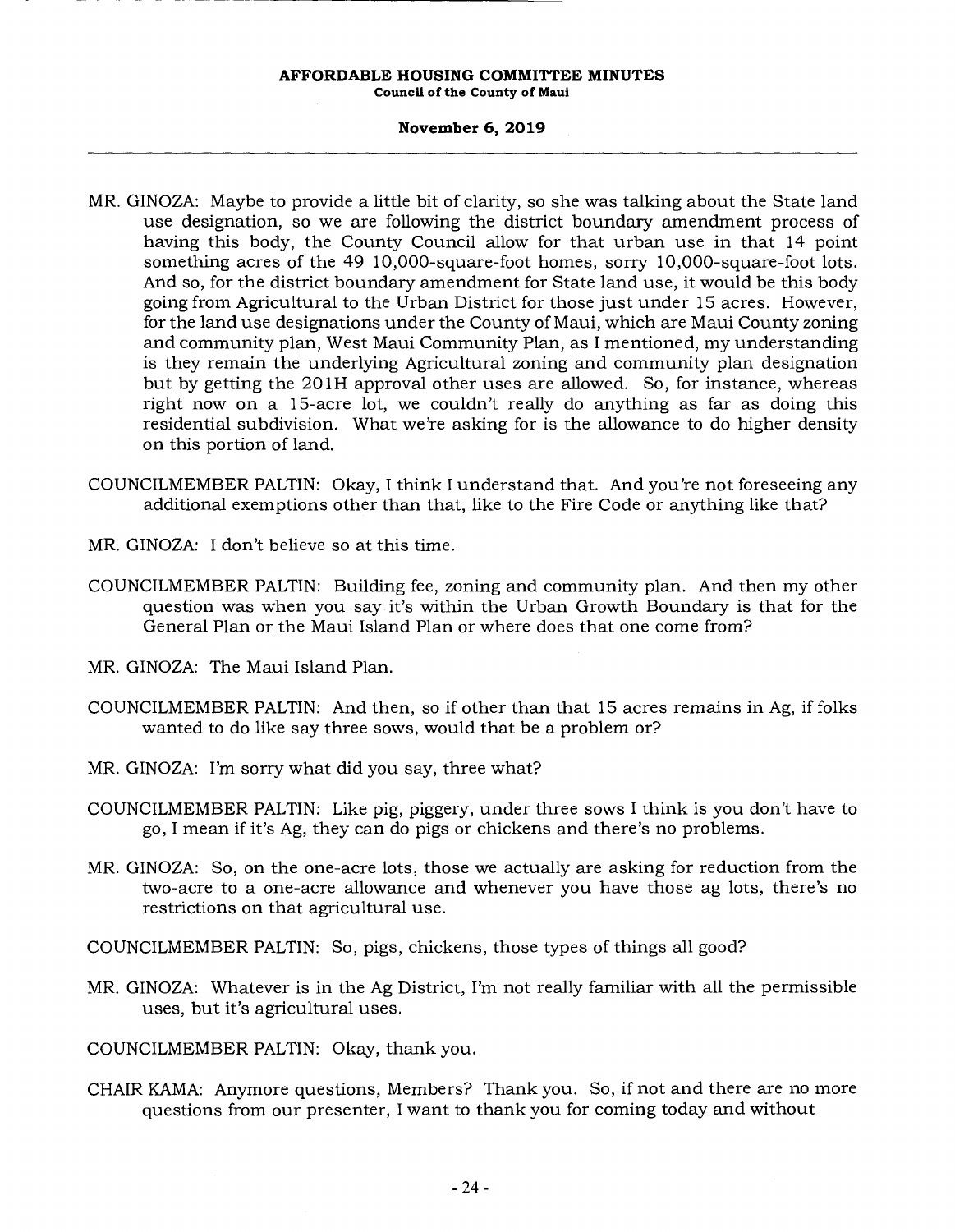## **November 6, 2019**

objection, I think I'm going to defer this item until they come back with their real 201H.

COUNCILMEMBERS: No objections.

## **COUNCILMEMBERS VOICED NO OBJECTIONS.** (Excused: RH)

## **ACTION: DEFER PENDING FURTHER DISCUSSION.**

CHAIR KAMA: Okay.

MR. GINOZA: Thank you so much.

CHAIR KAMA: Thank you. So, it seems like we have no other item on this agenda and therefore I'm going to adjourn this meeting at 2:51 p.m. Thank you. . . *.(gavel)...* 

**ADJOURN:** 2:51 p.m.

APPROVED:

TASHA KAMA, Chair Affordable Housing Committee

ah:min: 191 106:kk Transcribed by: Kim! Kusumoto